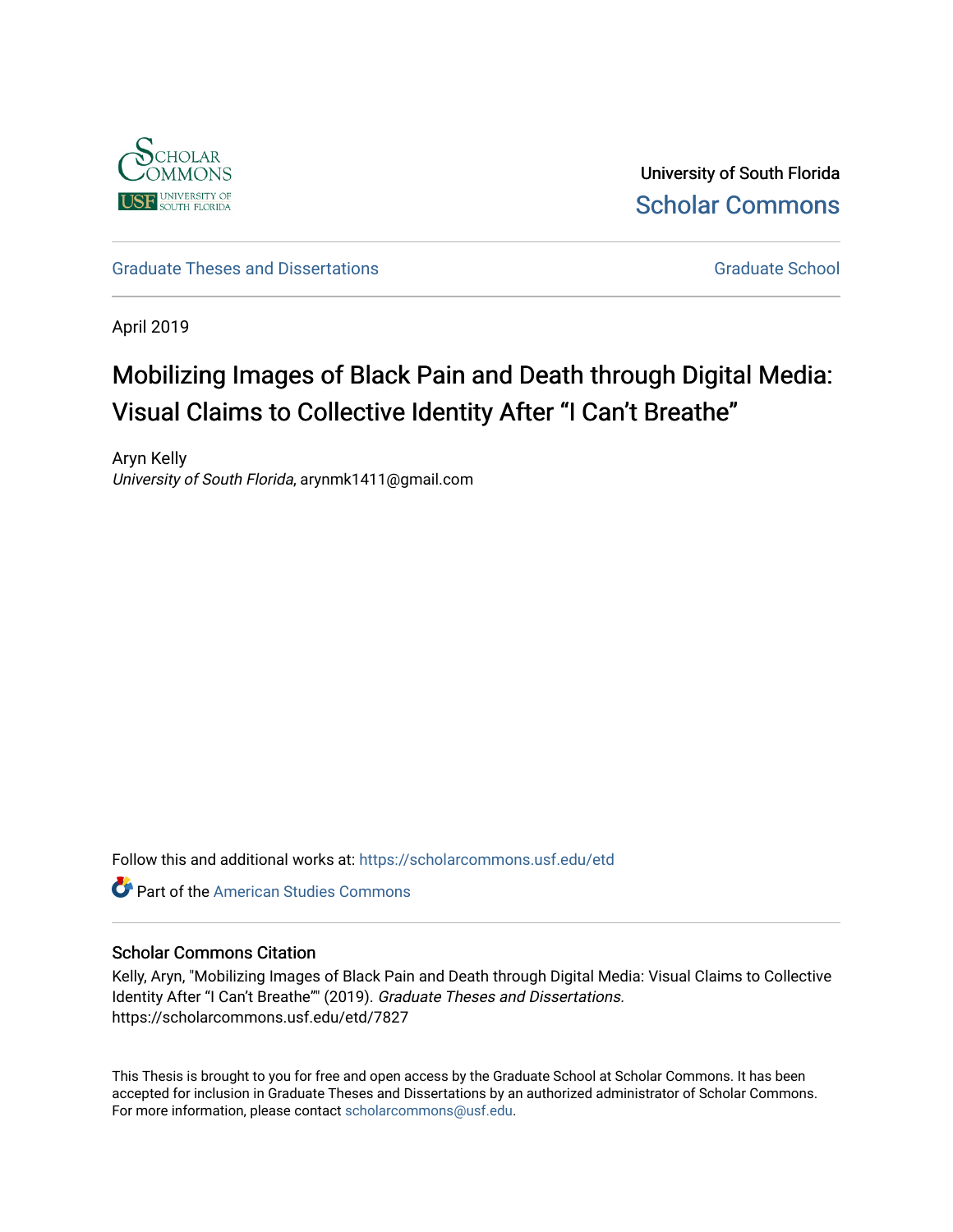# Mobilizing Images of Black Pain and Death through Digital Media: Visual Claims to Collective

Identity After "I Can't Breathe"

by

# Aryn Kelly

A thesis is submitted in partial fulfillment of the requirements for the degree of Master of Arts with a concentration on American Studies Department of Humanities and Cultural Studies College of Arts and Sciences University of South Florida

Major Professor: Maria Cizmic, Ph.D. Todd Jurgess, Ph.D. Amy Rust, Ph.D. Aisha Durham, Ph.D.

### Date of Approval: April 11, 2019

Keywords: Eric Garner, cultural trauma, identification, remediation

Copyright © 2019, Aryn Kelly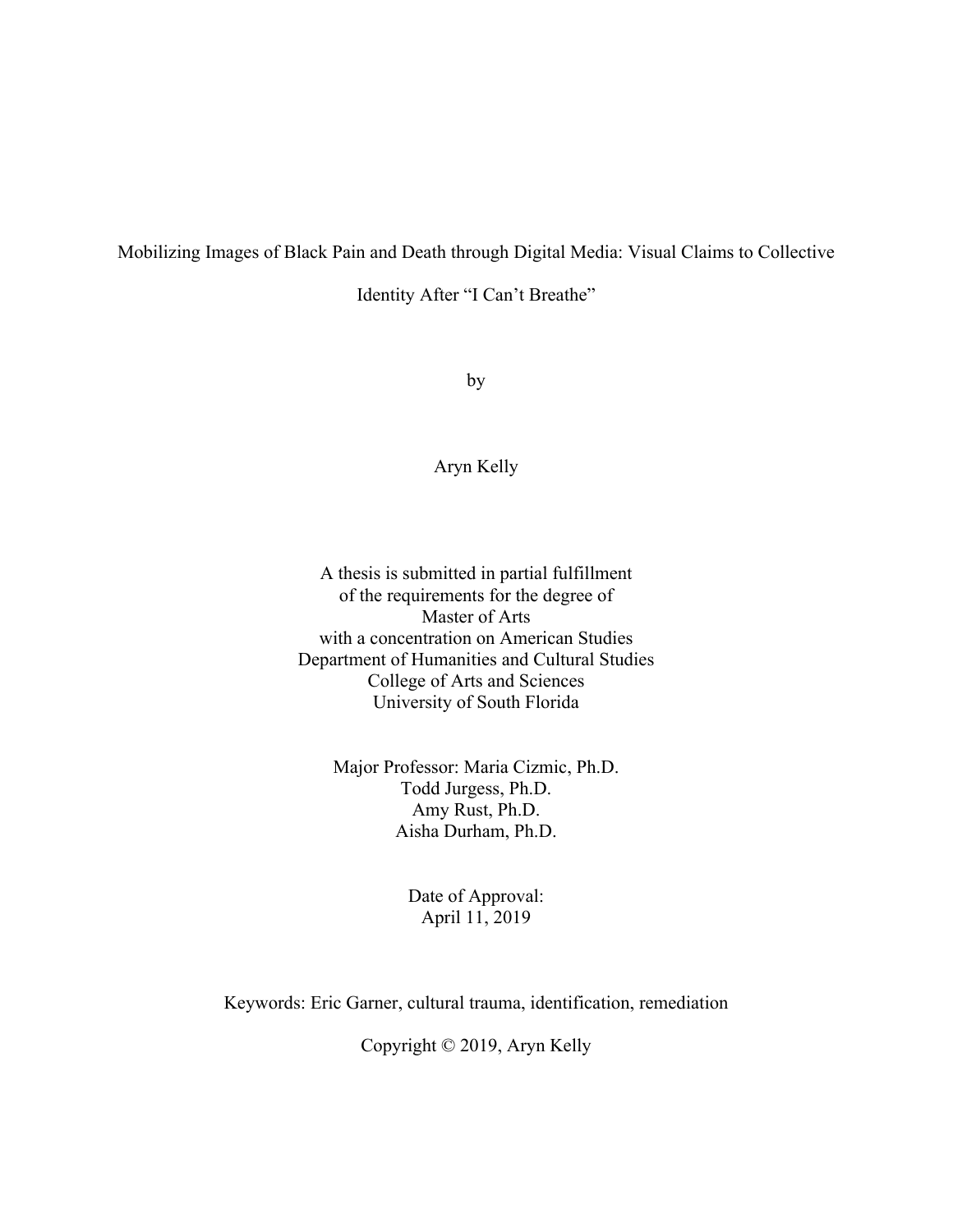# Table of Contents

| Mobilizing Images of Black Pain and Death through Digital Media: Visual Claims to Collective |  |
|----------------------------------------------------------------------------------------------|--|
|                                                                                              |  |
|                                                                                              |  |
|                                                                                              |  |
| Over-Identification and the Possibility of Other-Oriented Perspective Taking12               |  |
| Opened Bodies: Recognizing and Reclaiming Narratives of Black Bodies17                       |  |
|                                                                                              |  |
|                                                                                              |  |
|                                                                                              |  |
|                                                                                              |  |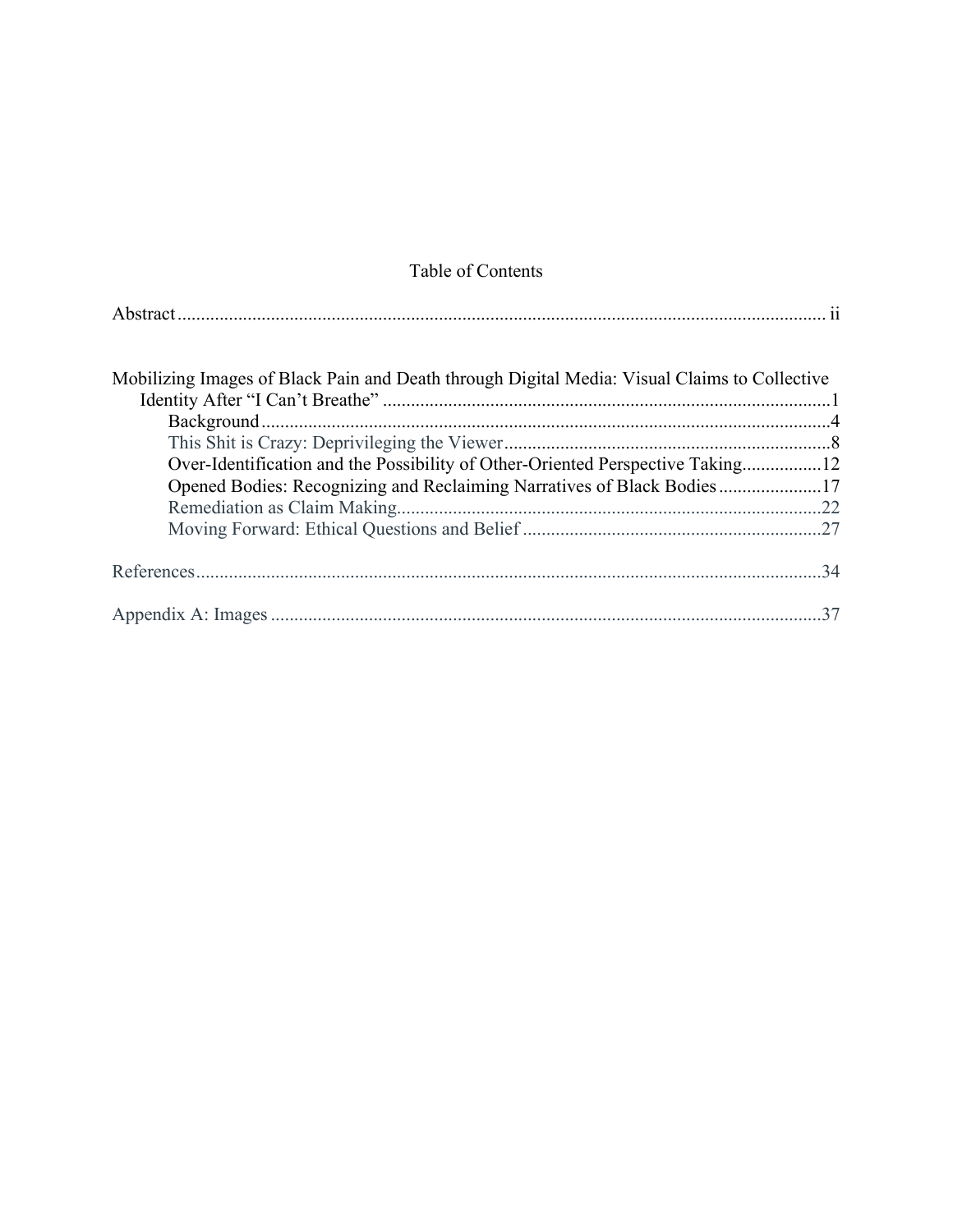#### **Abstract**

In the wake of Eric Garner's 2014 public execution at the hands of NYPD officers, online spaces such as Twitter saw an influx of remediated imagery referencing Ramsey Orta's bystander cell phone video of Garner's death. These images often explicitly reference the chokehold that killed Garner and/or they reappropriate Garner's last words: "I can't breathe." To what formal dimensions in Orta's video are these remediated images responding? What broader cultural work is the creation of these images doing?

In this project, I regard Orta's video as the point of entry for considering the cultural work of remediating images from it, as understanding its formal dimensions are necessary to recognizing the ways in which the remediated images attend to Garner's body. I read this video using Scott Richmond's revision of Christian Metz's theory of cinematic identification to identify the concerning and compelling tension between over and under-identifying with onscreen subjects in Orta's video, ultimately asserting that aligning with any body onscreen is ultimately a choice. Further, the remediated images attending to Garner's body signal viewer's chosen alignment with him or Orta, and claim Garner's death as a socially constructed cultural trauma. These claims not only signal collective identification around the trauma on behalf of those who did not initially witness it, but also express belief in Garner's experience despite a public discourse that continually emphasized his (and other black men's) perceived violent potential.

ii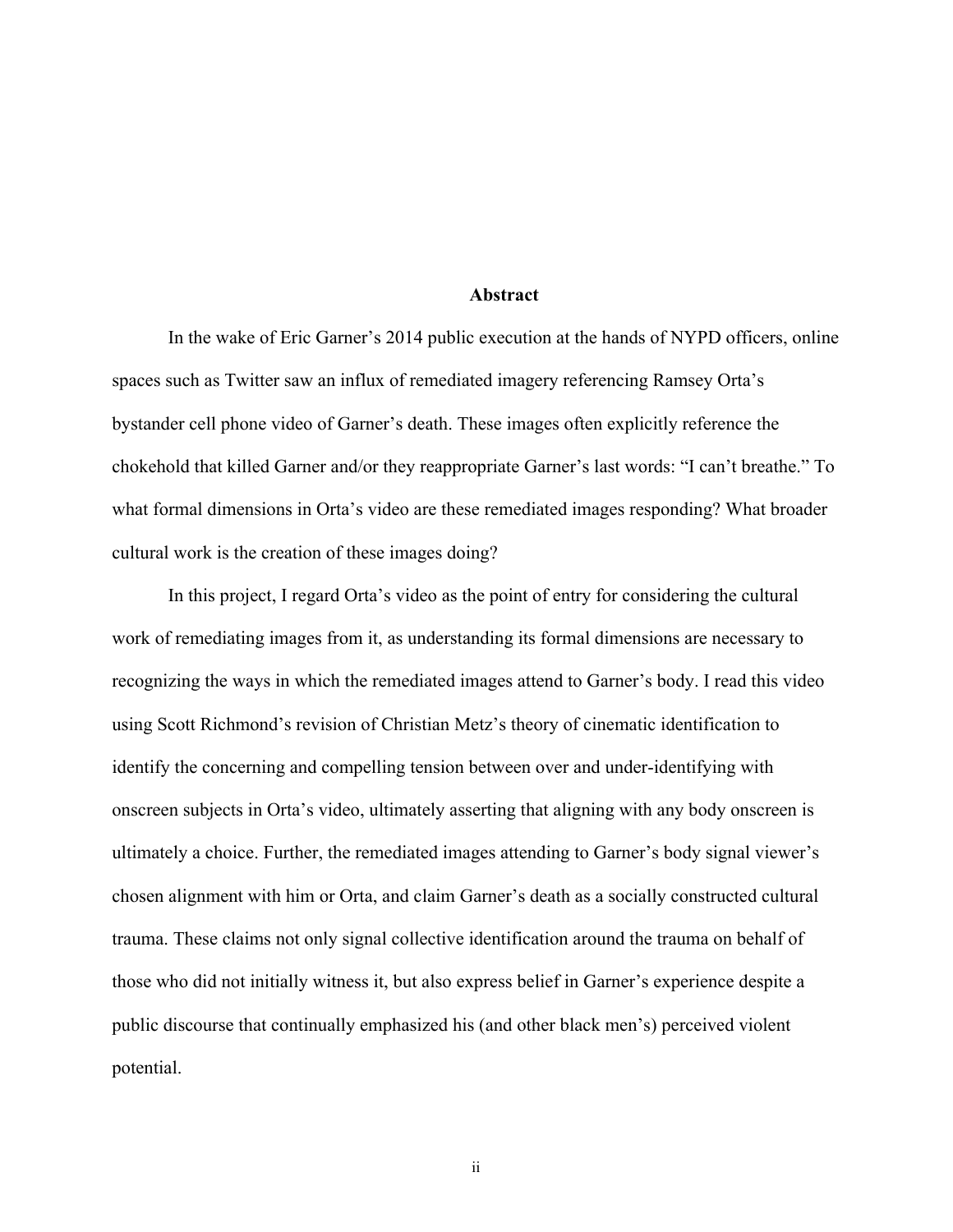In early December of 2014 the New York based tabloid newspaper, the *Daily News*, published a cartoon—by Bill Bramhall—depicting a fallen Lady Justice choking out the words "I can't breathe." This cartoon, also shared widely across Twitter, was responding to the grand jury decision not to indict the officer responsible for the by then infamous death of Eric Garner—the unarmed Black man killed on the afternoon of July 17, 2014 on a Staten Island street for little more than being Black in public. Garner's death, which was captured through bystander cell phone video by Ramsey Orta and widely distributed via social media and the same newspaper, inspired widespread public outrage that was reignited by the grand jury decision on December 3. The cartoon appropriates Garner's last words, "I can't breathe," and attributes them to the asphyxiating Lady Justice. In doing so, Bramhall reframes the stakes of Garner's death and the judicial (un)response by asserting it is an affront to the very idea of justice. Connecting Garner's murder to such a closely held national value expands the scope of who can or will identify with the trauma of his death by claiming that it is not just Black people in New York or large cities, or African-Americans more broadly who are in danger: it's also America writ large. Justice is, after all, a value so essential to American national identity it is included alongside "liberty" in our pledge of allegiance. By using Lady Justice in his cartoon, Bramhall tells us Eric Garner's execution, and the resulting judicial inaction is both a threat to justice and a threat to American identity itself.

This project approaches Ramsey Orta's cell phone video of Eric Garner's death as an entry point to considering the activist potential of remediated images from the video circulated through social media. I do this by assessing both the *Daily News'* edited version of Orta's footage and a sample of remediated images referencing Garner's body to demonstrate how alignment with Garner can be performed in order to situate Garner's death as a cultural trauma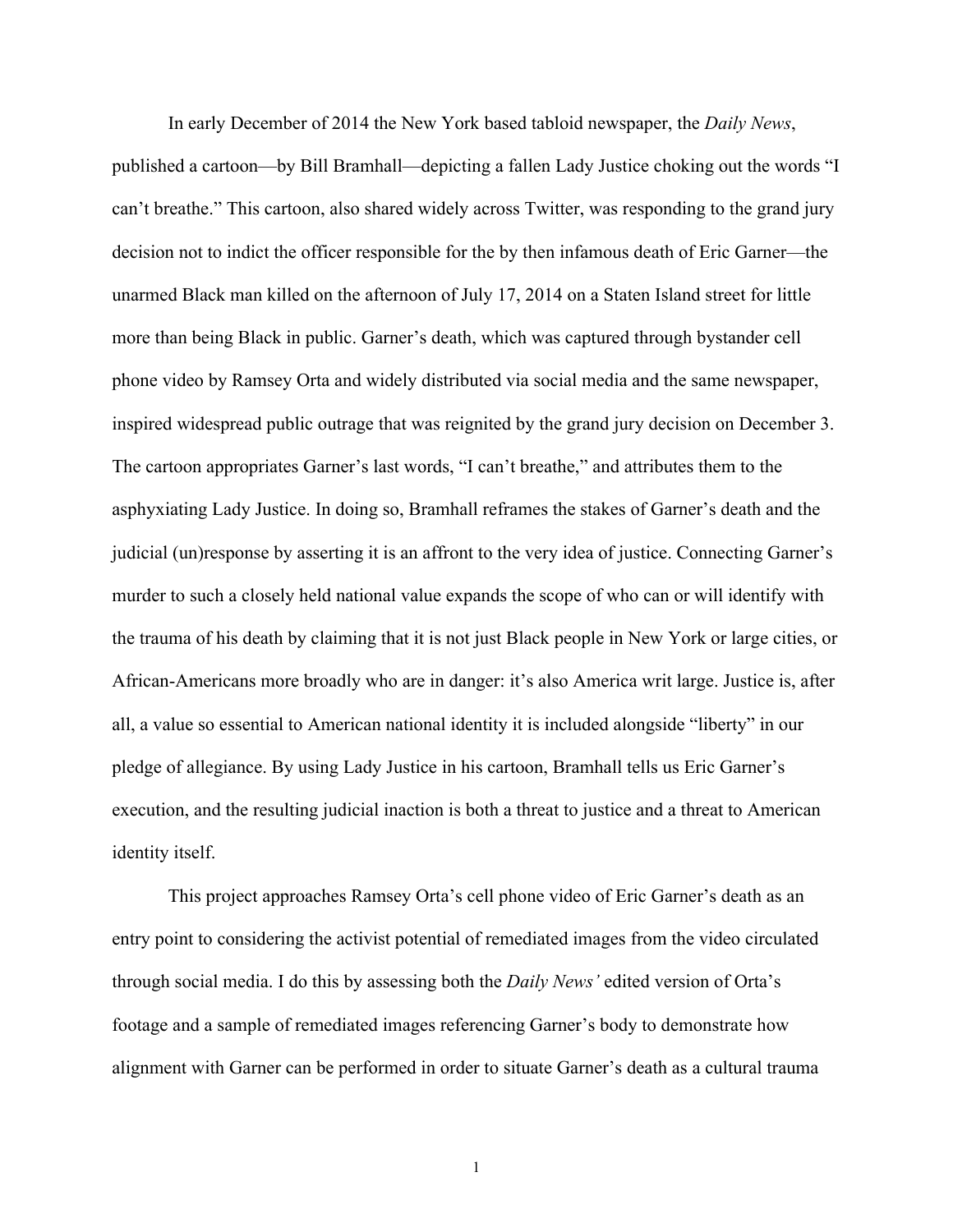around with others can collectively identify. I build on existing scholarship on public responses to Garner's death by integrating a close reading of Orta's video in order to motivate an analysis of these images. I position Orta's video of Garner's death as a work of citizens' media with documentary impulses that includes formal elements with the potential to drive alignment with Garner. This alignment is not guaranteed, of course, and I unpack both formal and contextual factors that contribute to this ambiguity of affinity with Garner. From there I consider ways in which alignment can be leveraged to make claims about Garner's death being a culutral trauma around which Americans can identify. All told, I argue these claims attend to Garner's body when the police who killed him did not; they signal belief in his experience despite judicial inaction and police sympathizing counter-rhetoric.

Despite the widespread attention the Garner case received in the news media, the reactions to the lack of indictment were by no means universally those of indignation. For example, another New York tabloid newspaper, *New York Post*, appeared to affirm the grand jury decision when it printed the text "it was not a crime" superimposed over stills from the Orta video on its front page on the same day as the aforementioned *Daily News* cartoon was published. This, combined with the *Post's* generally conservative and inflamatory rhetoric signals its alignment with the NYPD (and those who believe they did not use excessive force). However, it is clear through online responses to Garner's death that widespread alignment with him is possible. To be sure, the cover of the very newspaper that published the aforementioned Bramhall cartoon featured a still from the Garner video alongside large, bold letters proclaiming "we can't breathe" on the same day. Such proclamations indicate a collective sense of outrage and alignment with the trauma of this miscarriage of justice. Indeed, specific alignment is far from guaranteed, but it is essential in the formation of claims to collective identity. Such claims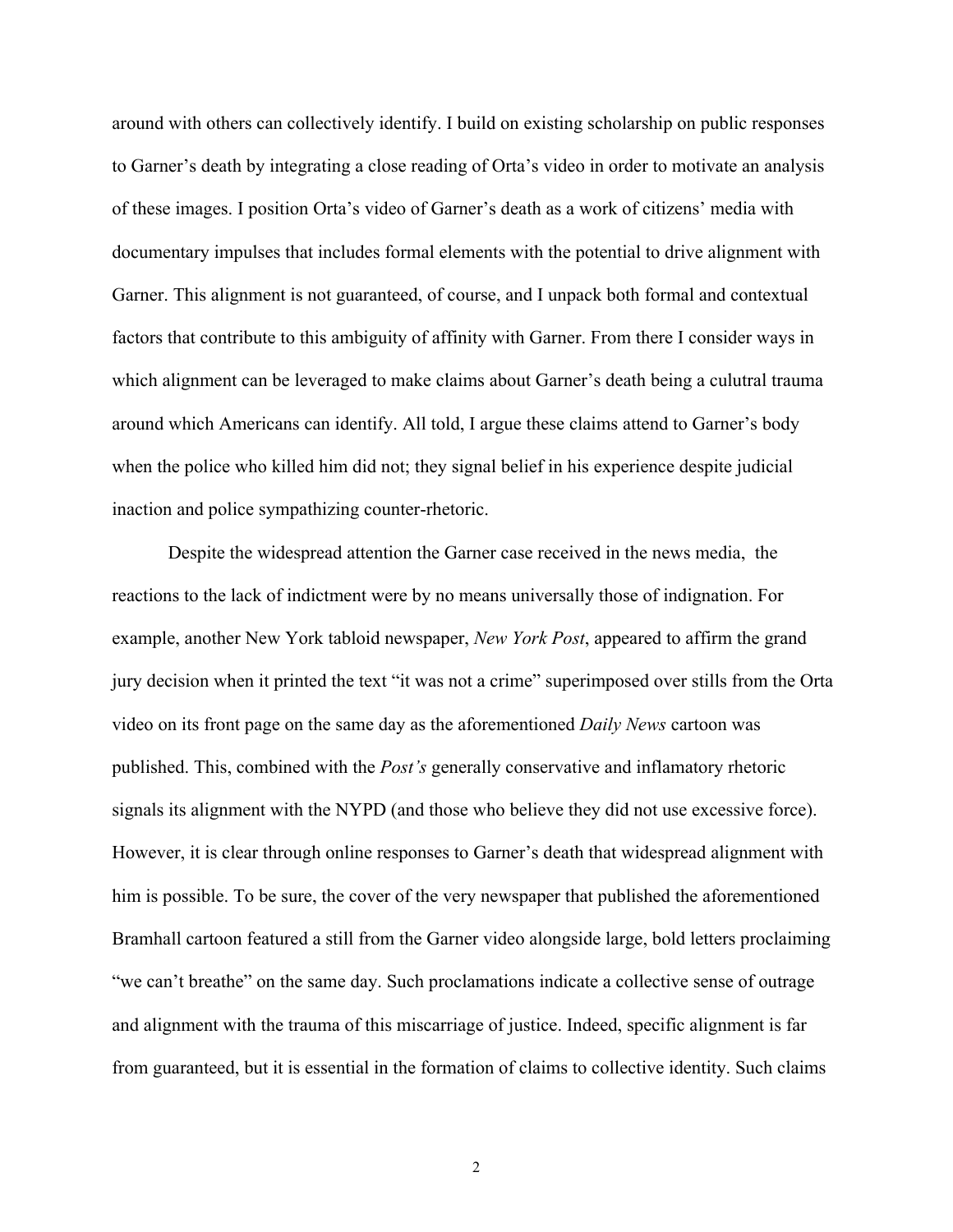to national collective identity around the trauma of Garner's death in digital spaces such as Twitter were common in the wake of Garner's execution and again after the grand jury failed to indict the officers responsible. These claims offer compelling responses to enduring questions of what one does with images of the pain of others by transforming images from the video of Garner's death into claims and invitations to participate in performing their identification with the cultural trauma that is his murder: these often explicitly reference the chokehold that killed Garner and/or reappropriate his last words: "I can't breathe." These images demonstrate the myriad ways in which audiences can connect with Garner's pain. Some reveal alignment with Garner himself, and some suggest identification with African-Americans more broadly. Some convey solidarity articulated to a sense of collective national identity, as is the case with the aforementioned *Daily News* cartoon.

How, then, does alignment with onscreen subjects occur, and in what ways is it unstable? How does this instability become mobilized to claim his death as a cultural trauma around which a broader audience can identify? Eric Garner's slaying was one of a series of extrajudicial killings of Black men cited by the Black Lives Matter movement as an example of unchecked police power, but the visual evidence of police wrongdoing the footage of it provided a marked shift in public understandings of racist violence against Black people in the United States for those willing to see it as such. Audiences no longer simply needed to believe the claims of people such as the families of Trayvon Martin or Jordan Davis; they could assess the incidents with their own eyes. Further, the popularity of social media platforms—especially Twitter allowed for the rapid dissemination of the video of Garner's death (and subsequent videos of its ilk) and provided a forum for the public to process it in realtime.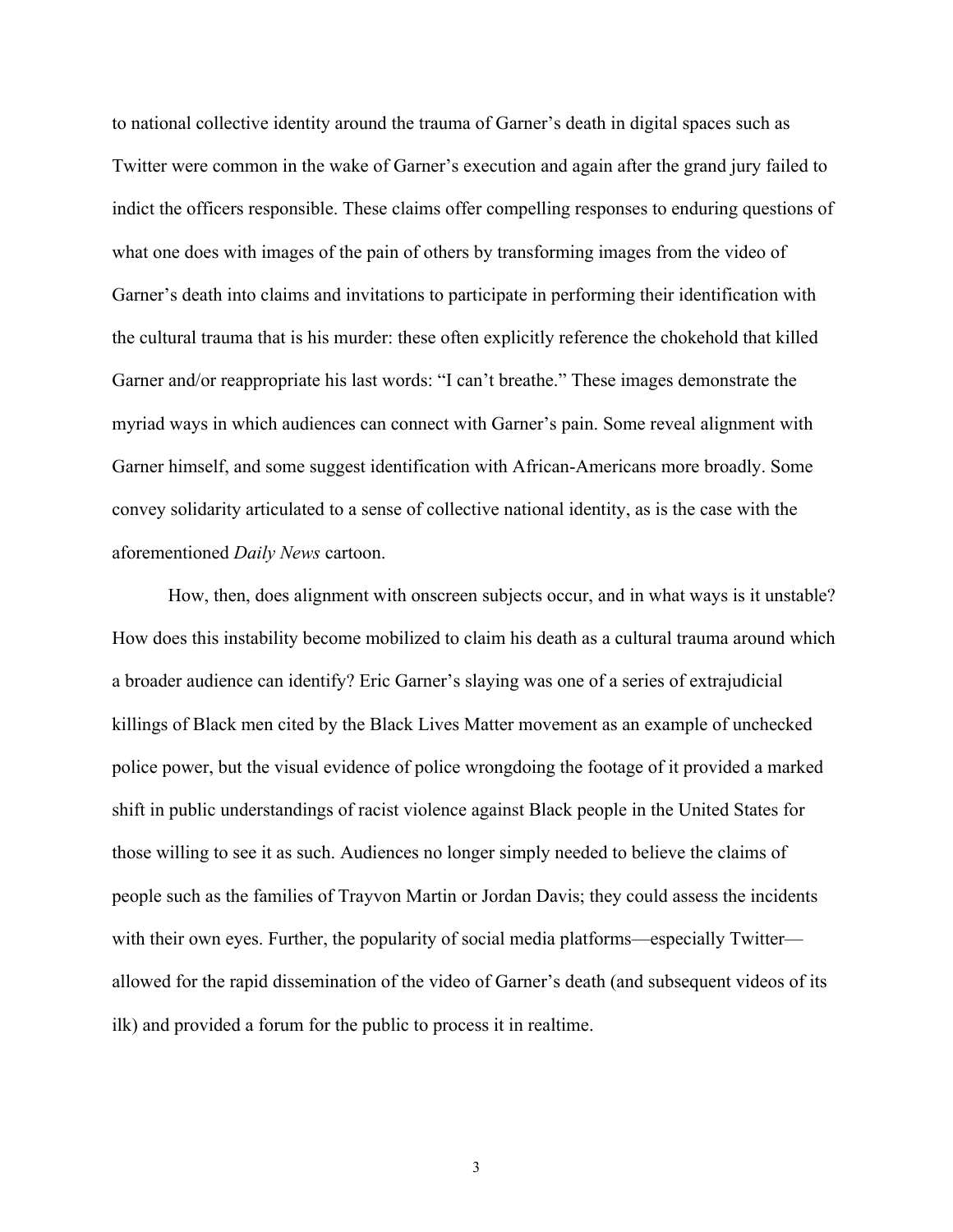Of course, Orta's video is far from the first of its kind. George Holliday's highlysensationalized amateur video of Los Angeles police officers attacking Rodney King was already 23 years old by the time Orta captured his video. This footage, too, was taken by a bystander and later used as evidence in court, and King's attackers were also not found guilty of any crime. Further, photographs of brutalized bodies lynched by people who never faced legal consequences in the (mostly) American south long predate both Holliday and Orta's videos, once again reminding viewers that what Orta committed to moving image is not a new revalation, but yet another instance in a long history of state-sanctioned violence against Black bodies. However, unlike other images which depict dead, Black bodies—such as the lynching photographs or Emmett Till's open casket—Orta's video captures Garner's death as it happens. Moving bystander images like Orta's video force viewers to confront the bodily realities of Garner's death, rather than interpolate the events based on an image taken after the fact. Further, Orta's video requires viewers to acknowledge their complicity in the social institutions that allowed Garner's slaying; regardless of where and with whom one identifies in the video, they are still turning their attention to be present in a captured moment of state-sanctioned violence against a civilian. Within the existing context of the Black Lives Matter movement, Orta's video reignited national conversation about racism and police brutality at at a time when many white Americans believed the Obama presidency signaled a post-racial America.

#### **Background**

There is a wealth of extant cultural studies literature on Garner's slaying and Orta's accompanying video, much of which emphasizes the formation of racist discourses about the video in the news media, and how online conversation through social media platforms such as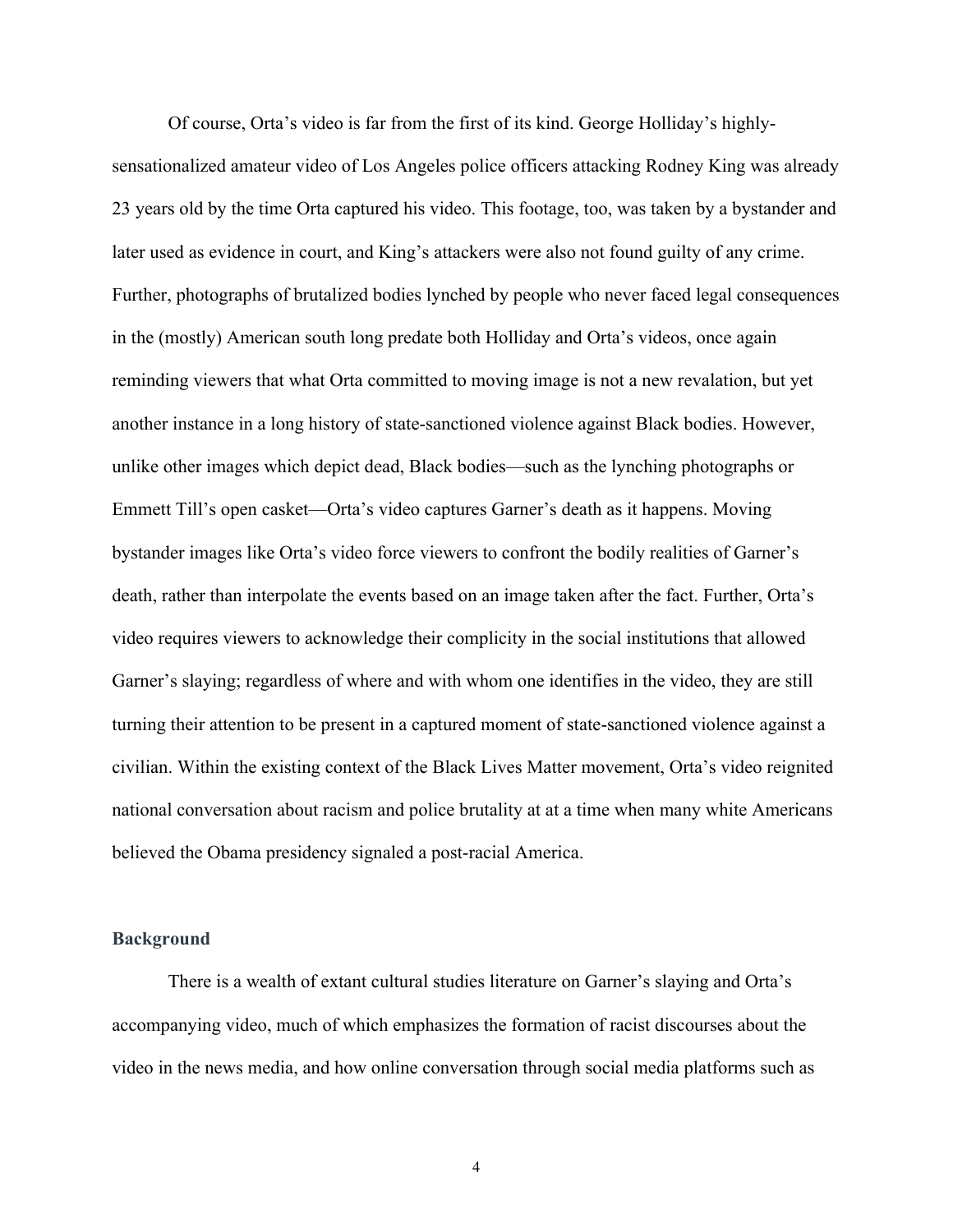Twitter can reclaim that conversation. This scholarship considers the formation of groups with which audiences can align in media regarding police brutality, particularly as it positions victims of this brutality as criminals. These often interrogate narratives used to justify the NYPD's use of excessive force against Garner, particularly those positioning Black people as threatening. For example, Holly Fulton-Babick analyzes the formation of insider and outsider statuses in news media narratives about Garner's execution in her article, "'I Can't Breathe': Eric Garner and In/Out-Group Rhetorics," arguing that news media "prime" audiences to see Black victims as criminals and therefore "placing the victims in opposition to both agents of the law and readers" (Fulton-Babick 437). One way in which Fulton-Babick describes how audiences are primed to see Garner in opposition to readers (and therefore the in-group) is through descriptions of his body. Many of the articles Fulton-Babick analyzes pay extensive attention to Garner's large size and the threat it presumably poses. She summarizes these assertions, stating, "Garner's size indicated that he presented a threat to the policemen, which legitimized the officers' use of aggressive tactics" (Fulton-Babick 440). She then identifies a gap in discourse of Garner's dangerousness, noting the prevalence of descriptions of his body as dangerous rather than those emphasizing his poor physical health. However, as Fulton-Babick notes, what these news media often fail to acknowledge is how Garner's race is seen as threatening regardless of his size or health (Fulton-Babick 440).

Much of this literature points to the ills of colorblind dicourses of police brutality. Colorblind descriptions—or those that do not explicitly address race—of Garner's death present complications in how audiences make sense of it, and ultimately affirm a white supremacist narrative of Black criminality and justified police force. Fulton-Babick engages with Eduardo Bonilla-Silva's theory of colorblind racism by asserting that the news media "perpetuates racist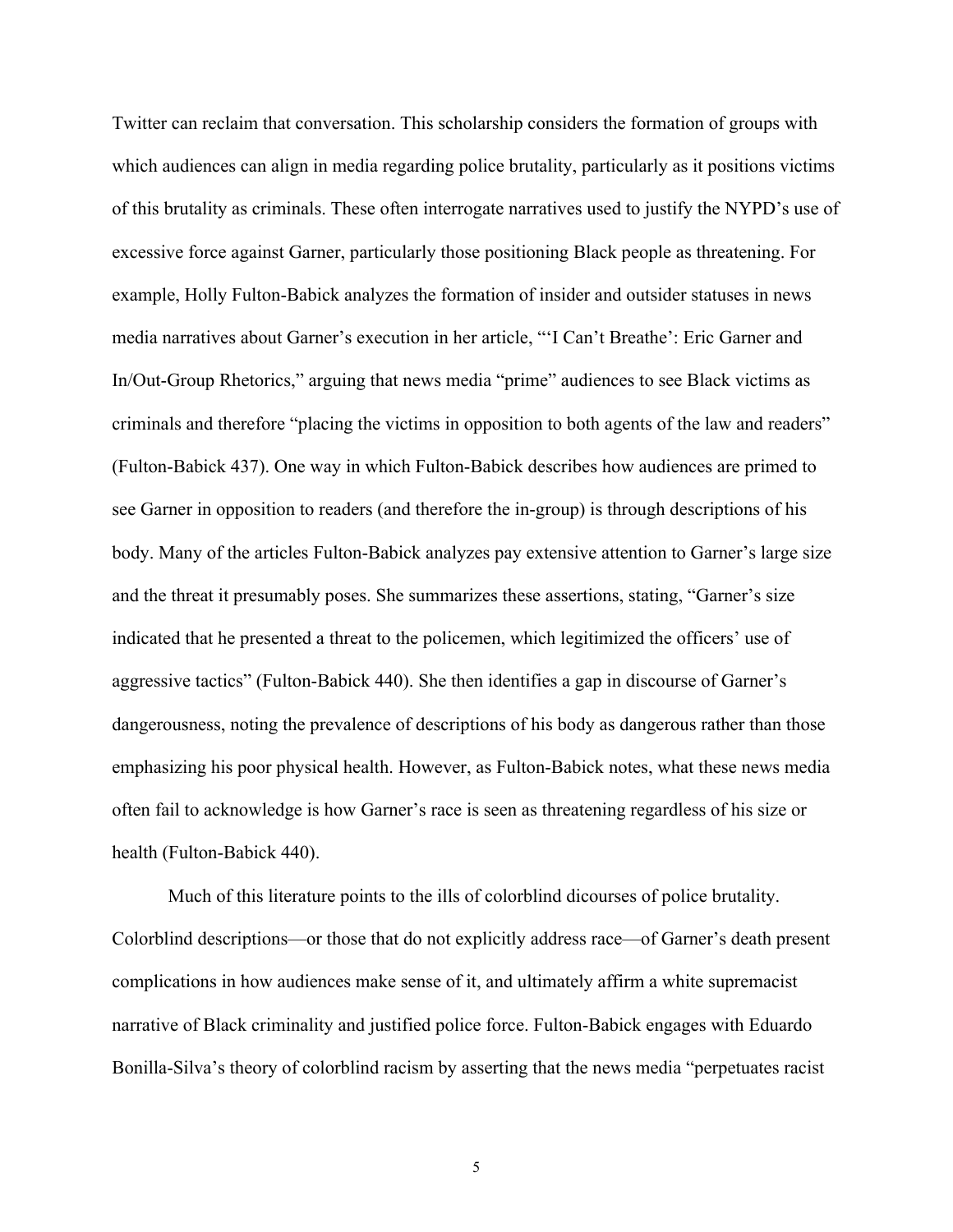tropes by refusing to grapple with them explicitly" and refusing to make the connections between Garner's race and the brutality he experienced (Fulton-Babick 438). In other words, by failing to include Garner's race in discussions of his killing, the news media reinforces the racist systems that allowed an innocent, unarmed man to be publicly executed without cause or a trial. Marcelo Diversi, too, tackles the role of colorblindness in the Garner case in his article, "The Ever-Shifting Excuses for Demonizing Black People in America." Like Fulton-Babick, Diversi argues colorblindness protects the white establishment by failing to acknowledge the Black demonization at work both when Garner is targeted and killed, and later in the public discourse about his death; he calls this the "logic of politically correct lynching" (Diversi 248).

Diversi also historicizes racial colorblindness, attributing it in part to a cultural desire not to grapple with the pain of past Black traumas caused by white supremacy (Diversi 251). However, on Twitter and elsewhere, citizens explicitly confronted Garner's death as an act of state-sanctioned racist violence. Diversi points to both online and direct action expressions of solidarity with Garner, though he appears less interested in the specific acts and more interested in the mere existence of these counterhegemonic narratives. Such expressions were integral in the emerging presence of Black Lives Matter (BLM) in American culture, and Garner's death marked a pivotal moment in this national consciousness raising. The phrase "Black lives matter," which originated in a Facebook post by activist Alicia Garza following the acquittal of George Zimmerman after he pursued and shot the unarmed Trayvon Martin, first emerged on the popular social media platform, Facebook, in a plea for the existential value of Black life. It has since been appropriated to signify any number of anti-racist movements, and is often associated with assorted variations of the hashtag "#BlackLivesMatter" on Twitter.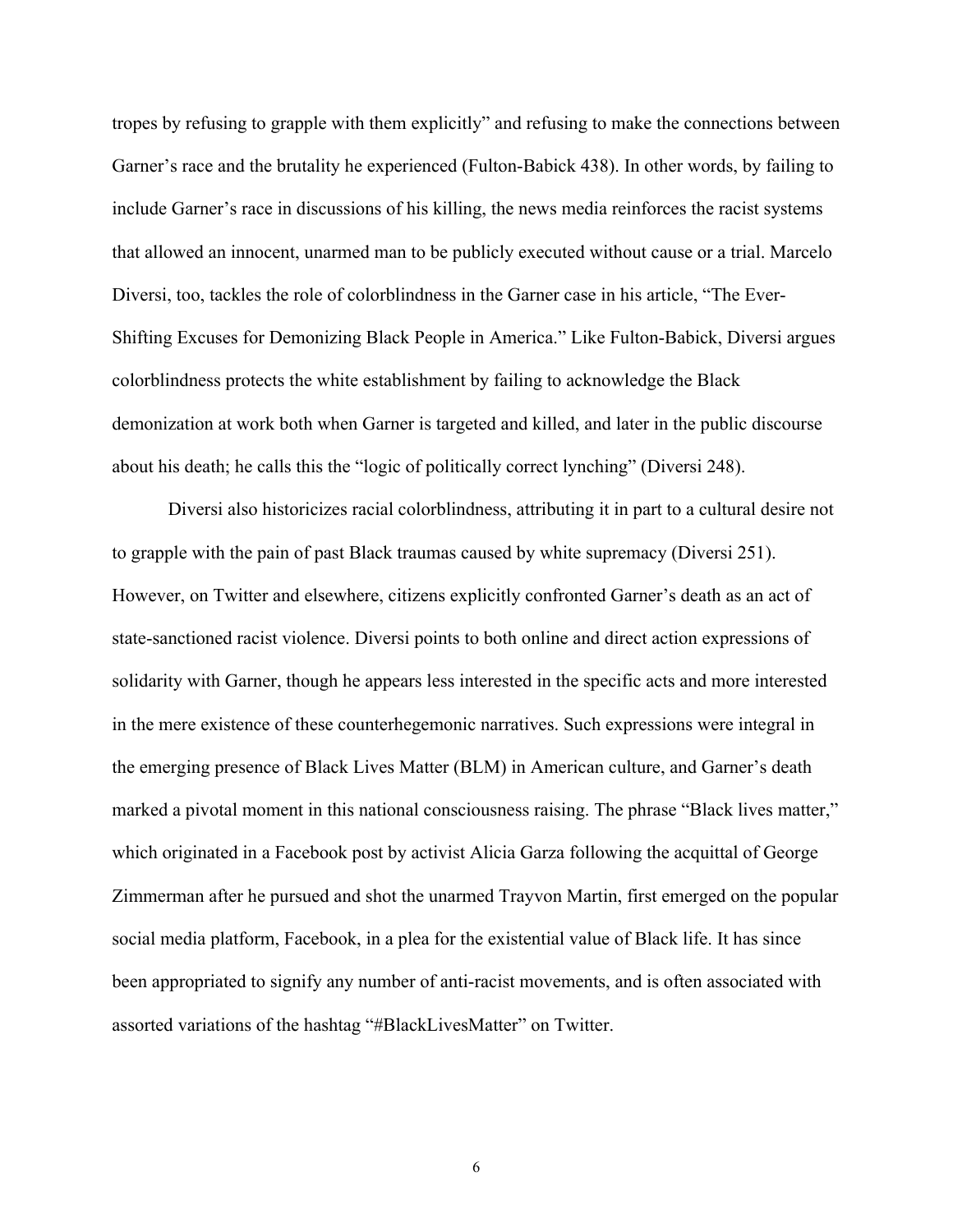Much has been written about the role of Twitter in online BLM mobilization, both generally and with regard to Garner. Marc Lamont Hill, for example, asserts the revolutionary potential of Black Twitter in "'Thank You, Black Twitter': State Violence, Digital Counterpublics, and Pedagogies of Resistance," situating it within a broader history of "subaltern counterpublics" where marginalized groups can gather "to publicly discuss ideas, resolve problems, and check State power" (Hill 288). In the wake of Garner's death, Twitter provided a place for the creation of "new social realities," something which Roni Jackson details in "If They Gunned Me Down and Criming While White: An Examination of Twitter Campaigns Through the Lens of Citizens' Media" (Jackson 315). In this article, Jackson explores how two popular hashtags responding to two separate extrajudicial executions of unarmed Black men challenged the news media's racial rhetoric and ultimately influenced the public discourse. Jackson argues that these hashtags constitute what has been referred to elsewhere as "citizens' media," or media where individuals "enact . . . their political identity through community engagement," thus becoming citizens (Jackson 315).

Images taken from the Orta video, including allusions to Garner's last words, have been widely circulated across Twitter and beyond in response to both the initial slaying and the resulting judicial inaction. This referential citizens' media, and Orta's video itself, constitutes what Roopali Mukherjee calls "cultural work" in her article, "Bio-Work in the Blacking Factory: Police Videos and the Ethics of Seeing and Being Seen." Notably, Mukherjee acknowledges the "documentary impulse" within Orta's video that contributes to its situation within "media economies long invested in pleasurable spectacles of black life as well as death" (Mukherjee 134). To be sure, this video received particularly lasting attention when other such videos did not, in part because it was remediated so extensively. I argue this impulse provides an opening to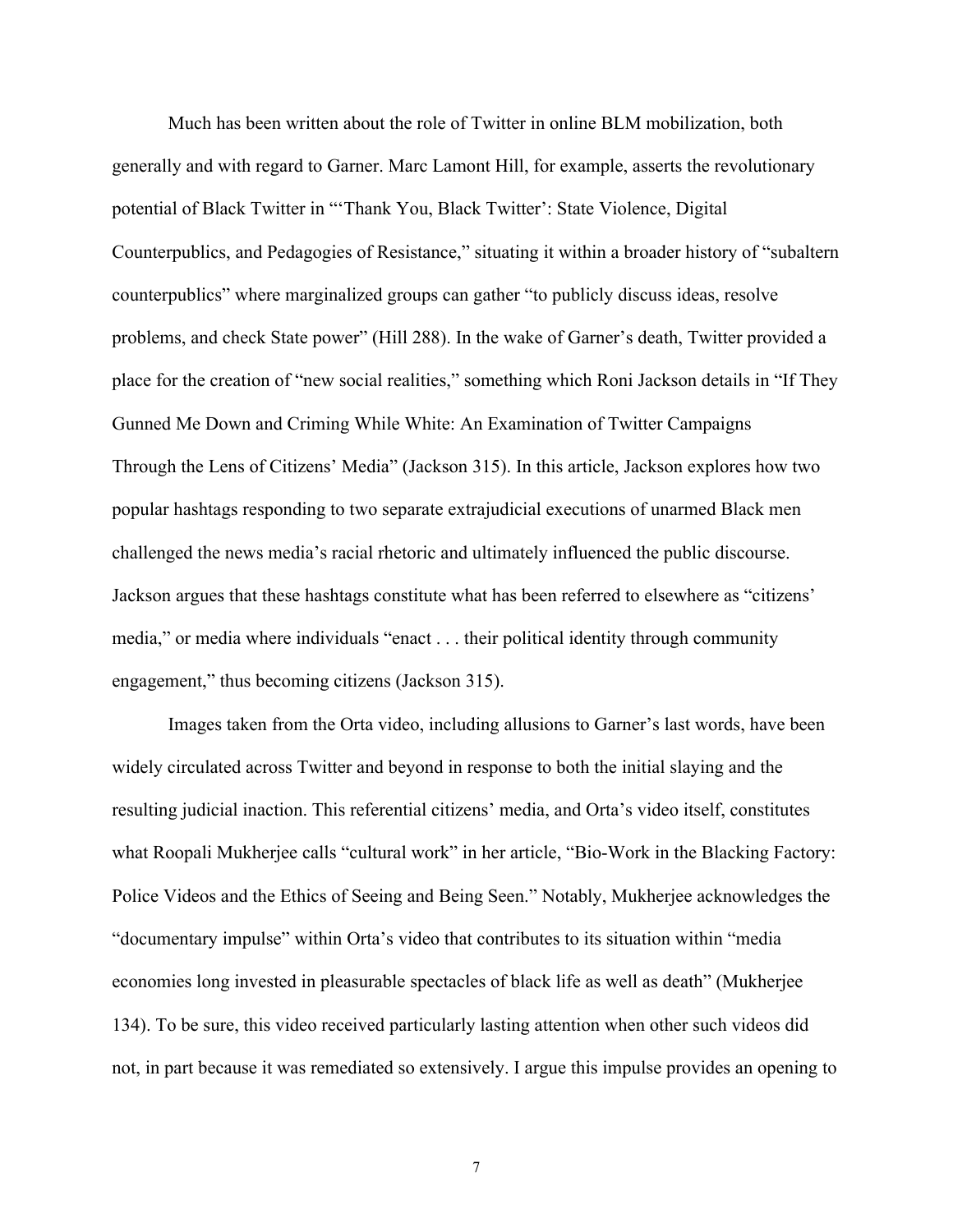consider this video formally as a moving image work. This consideration is not to position the video as an aesthetic text, but as one that possesses certain formal dimensions that are familiar to audiences accustomed to seeing violence on screen. As such, it is essential to assess what is at work within the video itself to better understand the ways in which images from it are later remixed through cyber activism and direct action.

#### **This Shit is Crazy: Deprivileging the Viewer**

The cultural work of creating and sharing citizens' media online to communicate new social realities that claim collective identity around the trauma of Garner's death often includes explicit attention to Garner's body (through references to Garner's last words or the experience of being choked). These references to his body can be made—in part—because clear, affectively intense imagery from the scene of his slaying was made widely available in the days following. This clarity and intensity are necessary components to viewers both understanding what is happening in the video, and connecting with it affectively. Formal dimensions in the Garner video have the potential to foster identification with onscreen subjects at various points throughout the video, and they can also create ambiguity regarding where or if to identify. This problem of under or over-identification with Garner, Orta, or any other onscreen body is one which the remdiation examples discussed later appear to allay. First, though, it is necessary to consider the opportunities for and limits to identification in Orta's video. In the following section, I consider Orta's video in terms the viewer displacement it advances.

While it is not the focus of this project, viewers' own subject positioning will inform how they make sense of Orta's video and when/where/if they identify with onscreen bodies. While my own interpretation of the video attempts to imagine a variety of potential perspectives, it is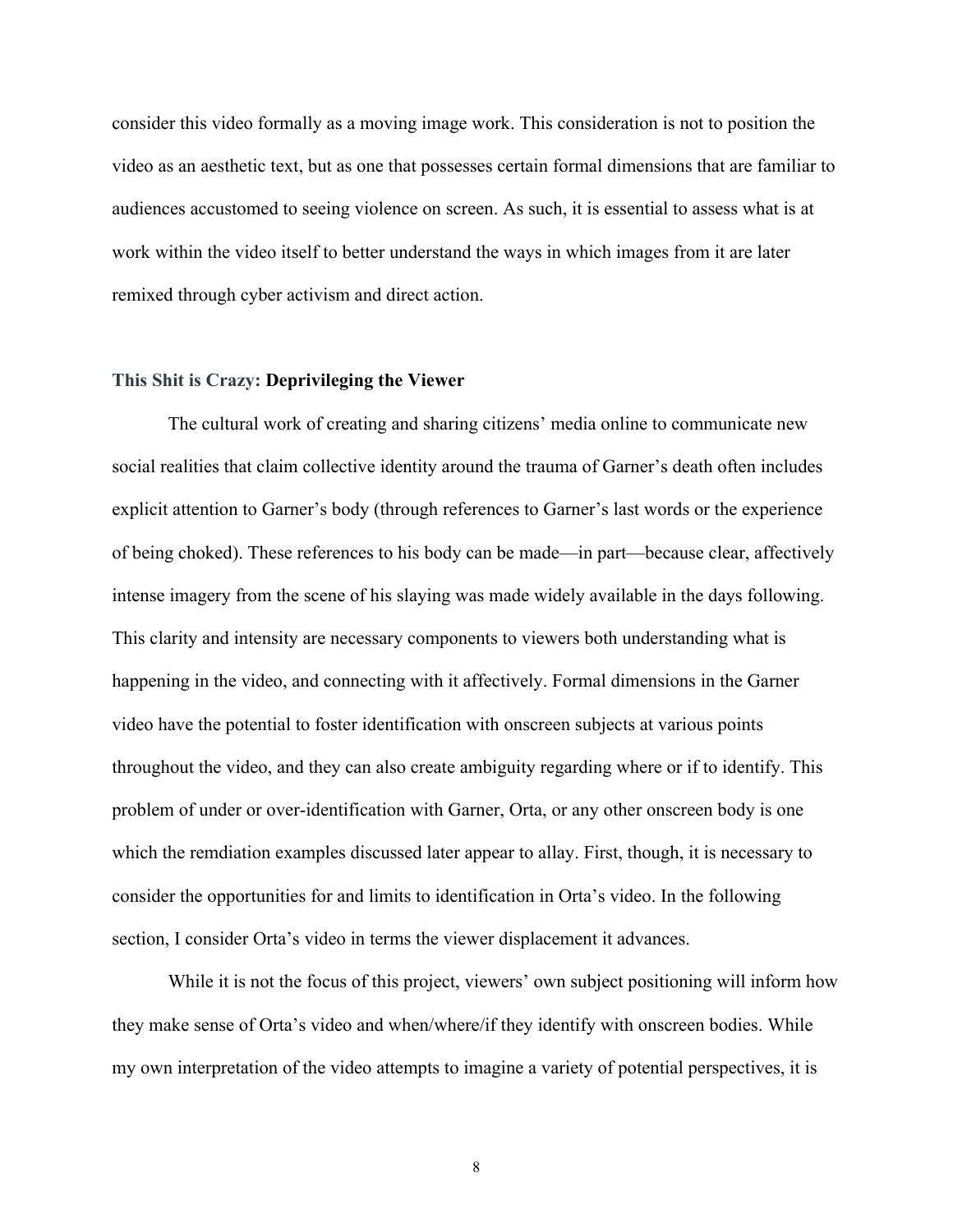still my interpretation, which is—of course—informed by my subject position as a white person, but also as someone with specific, professional commitments to victim advocacy from my time working at a domestic and sexual violence center. During my first time watching the *Daily News*  article, I attended exclusively to Garner's experience because that was what I had been primed to do at my job. Therefore, while this analysis is based on extensive consideration of formal and contextual dimensions at work within Orta's video, it has the same sort of limitations I argue are endemic to such moving images.

Orta took numerous consecutive cell phone videos of NYPD officer harrassing, and ultimately killing Garner. These videos were then acquired by the *Daily News* and edited together one after the other to watch like one continuous video that was published on the newspaper's website. For the purposes of this project, I consider the *Daily News'* edited version both because it was the version I orginally encountered and because it was so widely distributed in the days following Garner's death. Orta's videos are taken at close range from different angles, and begin *in media res* with Garner engaged in a heated disagreement with an NYPD officer outside a storefront. The first video pans between Garner and an officer, and begins with a clearly agitated Garner repeatedly rejecting whatever the officer has charged him with doing (allegedly selling loosies on the Bay Street sidewalk). Garner grows progressively more frustrated, asking incredulously "are you serious?" Orta can be heard from behind the camera defending Garner to the officers: "Don't worry. He was just sitting here. I just came here; he was just sitting here." The video then cuts to another shot, taken from behind the officer in the first video, now revealing a second officer (we later learn this is Daniel Pantaleo) standing behind Garner. We now hear Garner more specifically reject the officers' allegations, emphatically stating "I didn't sell anything. I did nothing. I was sitting here the whole time minding my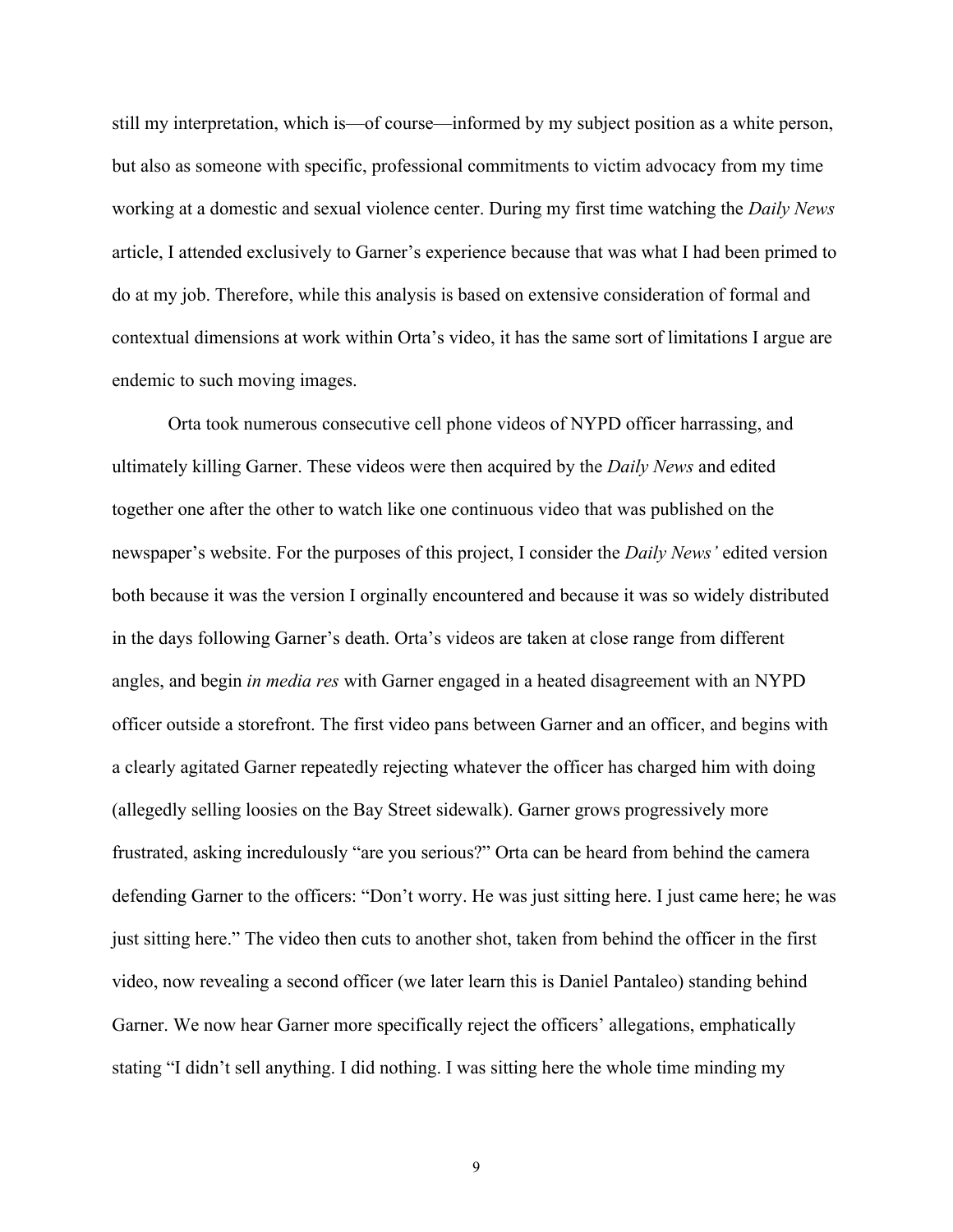business." The video cuts again<sup>1</sup> and Orta provides context, explaining the officers were harassing Garner for "breaking up a fight." Garner, too, offers context as he addresses officers and alleges "everytime you see me, you wanna harass me."

The video cuts again to both of the officers converging on Garner, seemingly attempting to handcuff him, while Garner appeals to the officers and puts his hands up saying "don't touch me, please." Pantaleo attempts to restrain him, ultimately wrapping his arm around Garner's neck in an apparent chokehold. As Garner continues to struggle, two previously offscreen officers join the fray; the four of them knock him to the ground while a crowd of onlookers express disbelief. Garner reaches in front of him and then says "I can't breathe" repeatedly as another officer joins and Pantaleo pushes the now face-down Garner further into the ground, all the while maintaining the chokehold. Orta provides commentary, situating this interaction within the neighborhood's history of harassment by police, and an officer tells him to back up. The video cuts again (because yet another officer on the scene told Orta to move). Now back at his original vantage point, Orta expresses disbelief shared by the rest of the onlookers: "this shit is crazy." Orta and his camera continue to be bounced around by the growing crowd, and then an official sternly tells him to move because this is a crime scene. It becomes easy to lose track of the now unresponsive Garner in the chaos of both Orta's camera movement and the jostling of the crowd. The video cuts one more time to Garner's body, now turned on its side and surrounded by officers, before cutting to black. The whole video is under three minutes, including the *Daily News* logos at the beginning an end.

This apparent chaos, which is both a product of the shaky camerawork, rapid cutting between shots, and Orta's own positioning among the other bodies onscreen, can be disorienting

<sup>&</sup>lt;sup>1</sup> This appears to be an editing choice by the *Daily News* because the tabloid claims Orta only took three videos of the incident (all from different angles) and this one is from the same vantage point as the previous scene.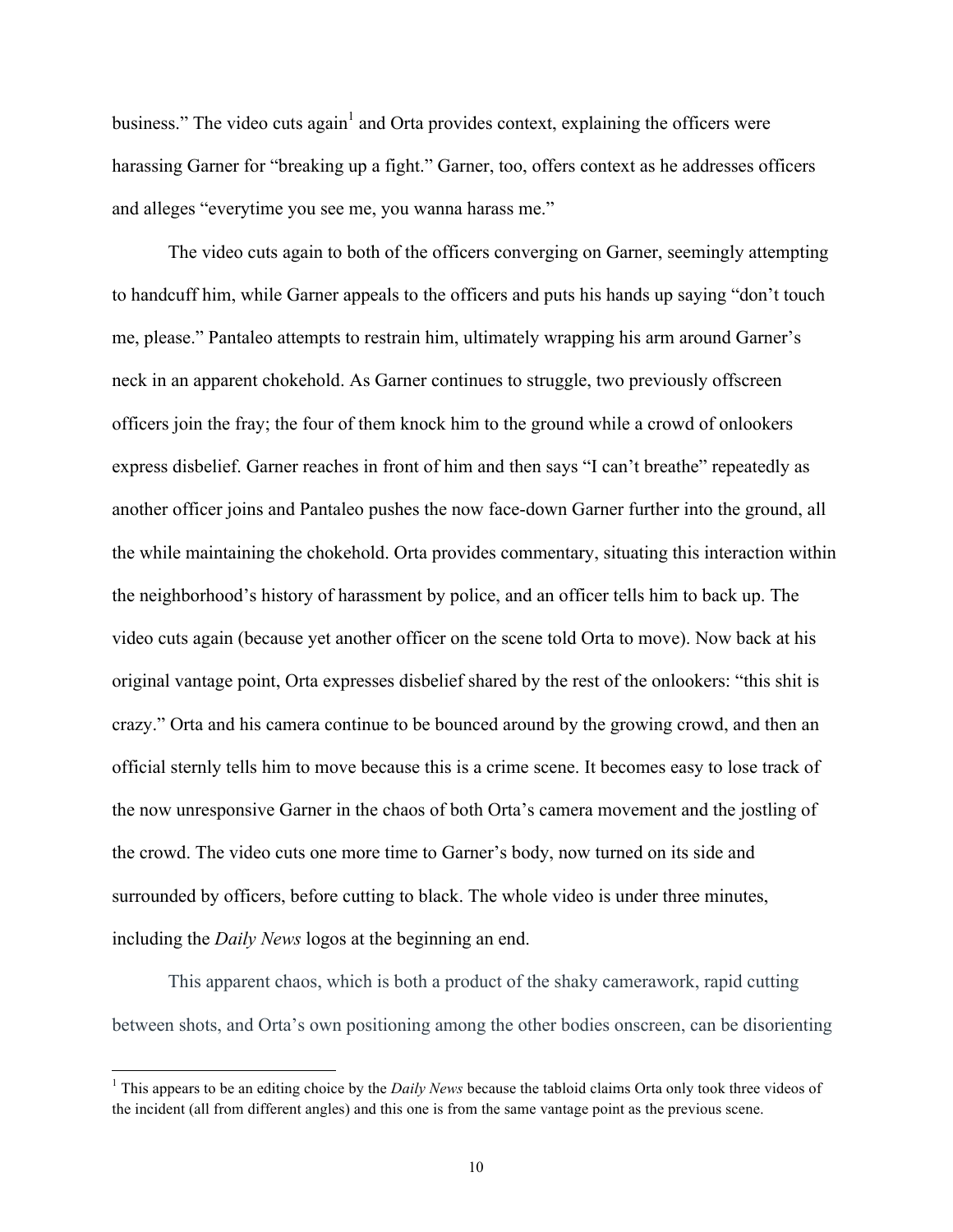to the viewer. At times, I found this to deprivilege Garner as an onscreen subject, as it made it difficult to track his body. Viewers must make the choice to attend to Garner, even as the carmerawork risks pulling their attention elsewhere. Film theorist Christian Metz considers identification as a process unconcerned with bodies on screen, in favor of identification with the camera itself (Metz 47, 49). Affinity with the apparatus itself, rather than onscreen subjects, means the viewer exists above what is occurring onscreen rather than within it. While Metz discusses the occurance of "touchdowns" in which viewers identify with someone onscreen, these moments of groundedness are sporadic. This kind of affinity with Orta's camera appears to invite viewers to identify with the man holding it at times, but other moments formally seem to invite one to identify with Garner (such as when he desperately repeats "I can't breathe").

Despite Metz's own disinterest in bodies, identification itself is also an embodied experience, fostering a sense of displacement that serves as the point from which meaning can be made. Scott Richmond makes this assertion in his revisiting of Metz's theory of identification by emphasizing that identifying with the camera is still felt by the body. Richmond describes the "vertiginous" feeling that can come from the camera's movement or the cutting between angles, and this feeling is distinct from the perception of the factual events transpiring onscreen. The *Daily News* video is comprised of multiple shots alternating between two main camera angles. While this appears to be more the result of Orta being told to move by officers on the scene, the frequent cutting between shots and angles also creates a sense of disorientation as the audience loses hold of where Orta and the camera are in space or time.

This disorientation puts the viewer in the position of identifying with the only consistent subject available to them: Orta's camera. Truly, the audience has no way of knowing how much time has passed between shots, and this deprivileging of spatiotemporal certainty is the place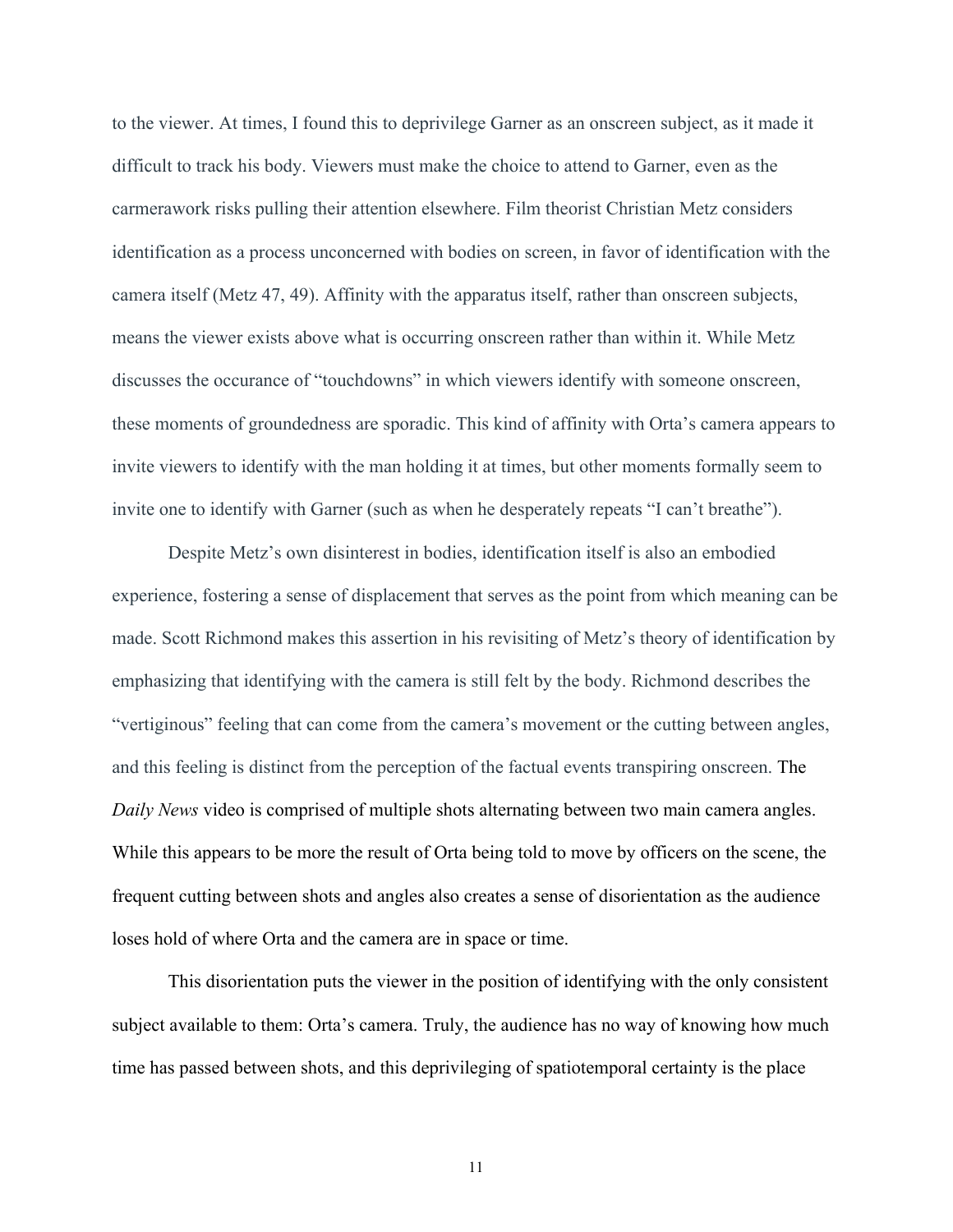from which Richmond argues cinematic identification develops. The sudden cuts, combined with Orta's shaky camerawork, disorients the audience and makes it unclear where they should turn their attention next<sup>2</sup>. This feeling of disorientation is the place where eventual sense making metaphorically hinges, as the body is no longer privileged with proprioception—or one's awareness of their body in space (Richmond 123). The spectator body has the experience of seeming displaced physically, and—in the case of a moving image conveying a familiar narrative of Black victimization—socially. Still, the participatory nature of Orta's video means he and his camera are moved around as the crowd around Garner grows and as officers tell Orta to relocate. Unlike the fictional character of Spiderman, around whom Richmond centers his argument, there is no clear visual anchor as Orta's camera's proximity to Garner continues to shift as the video progresses. Therefore, the viewer must choose to attend to Garner's body in spite of all the additional movement.

#### **Over-Identification and the Possibility of Other-Oriented Perspective Taking**

Of course, the very ambiguity that Metz and Richmond discuss proves challenging when making a case for the ways formal elements drive identification with onscreen bodies—when audiences identify first with the camera—there is no guarantee of which onscreen subject they will then identify with. Identification is not fixed, and identification with Garner or Orta—or any other onscreen subject—requires the viewer to conciously choose to do so. This intentionality presents a challenge when considering citizens' media like Orta's for its formal dimensions because, as a spur-of-the-moment text created in the spirit of countersurveillance, it lacks components of fiction film that might more clearly direct the viewer's attention and therefore

<sup>&</sup>lt;sup>2</sup> Jennifer Malkowski, too, addresses shaky camerawork, claiming this stylistic choice is so prevalent in mainstream fiction that is no longer evokes documentary film.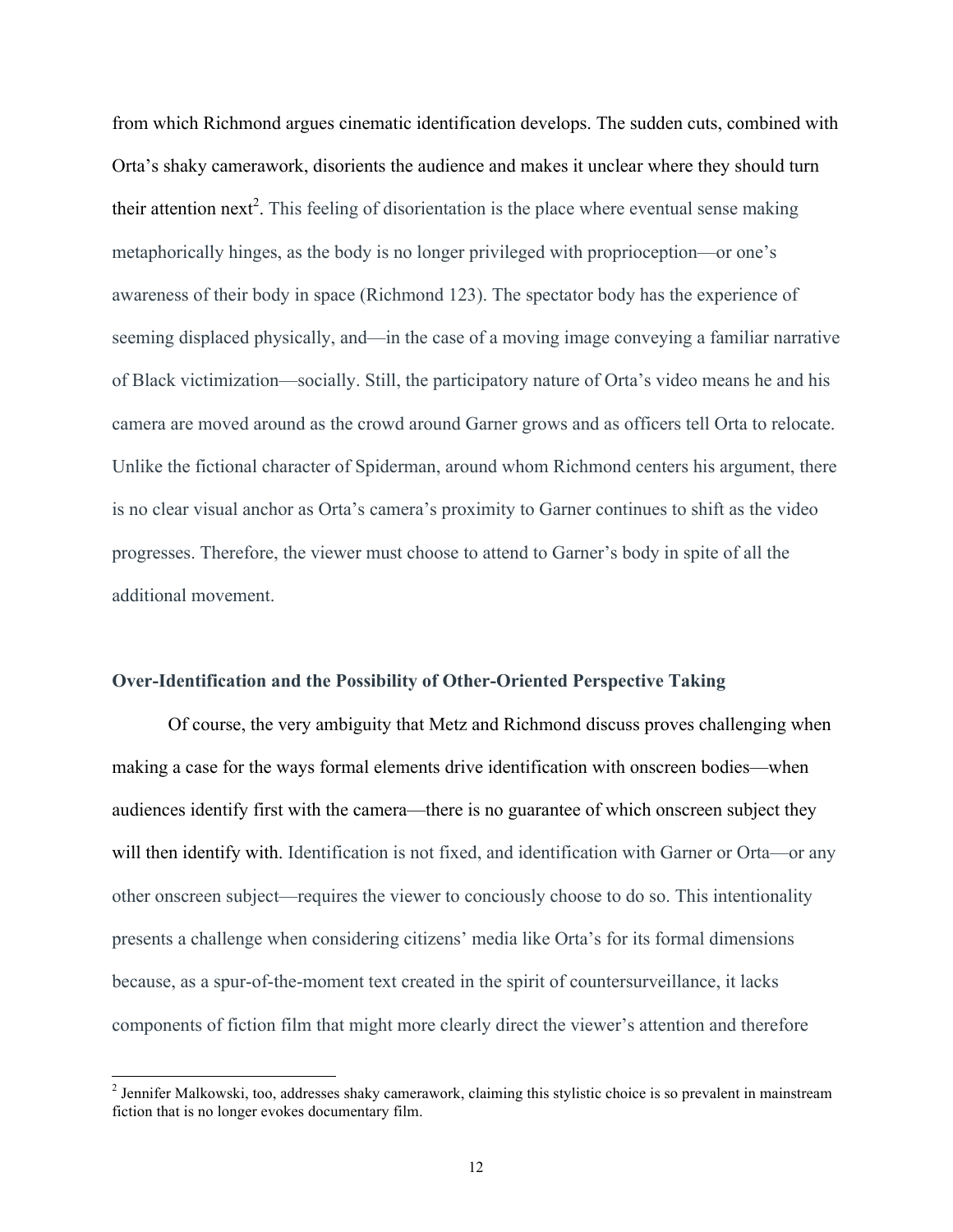where they identify. Still, the ramifications of spatiotemporally deprivileging the viewer do not render such citizen media's activist potential inert. This camera movement, either through shaky camerawork or rapid cutting between shots, creates a narrative intensity reminiscent of mainstream fiction. This resemblence to mainstream fiction, while familiar to viewers, has its own inherent risks when considering a video where the stakes are literally belief in both Garner's and Orta's claims to trauma. This familiarity introduces the possibility of identification and even over-identification with onscreen or offscreeen subjects (like Orta).

This video is shot in what documentary theorist Bill Nichols refers to as the "participatory mode," as Orta moves within the scene of Garner's arrest, interacts with the officers, and even attempts to impact the outcome by defending Garner to the police (Nichols 151). This gives the audience the feeling of being imbedded within the action, rather than being passive bystanders. Such imbedding allows for the possibility of viewers anchoring their attention to Orta and his camera. This reinforces the idea that identification is—in part—a result of formal dimensions within a moving image. However, this imbedding also provides the viewer more access to the onscreen events as they transpire.

Being able to see the details of onscreen events is important to a death video that is to have social impact. Of course, this is due in part to the However, this onscreen clairty is also essential because it resembles mainstream fiction cinema death. Vivian Sobchack develops this assertion in her 2004 book, *Carnal Thoughts*, by claiming violent death is considered more "normal" within contemporary western mores due to the privatization of what she calls a "process and event of death as the gradual outcome of disease, old age, and bodily decay" (Sobchack 149). Jennifer Malkowski further develops this assertion claiming "Hollywood has been [Americans'] primary guide to what death looks like for much of the past century"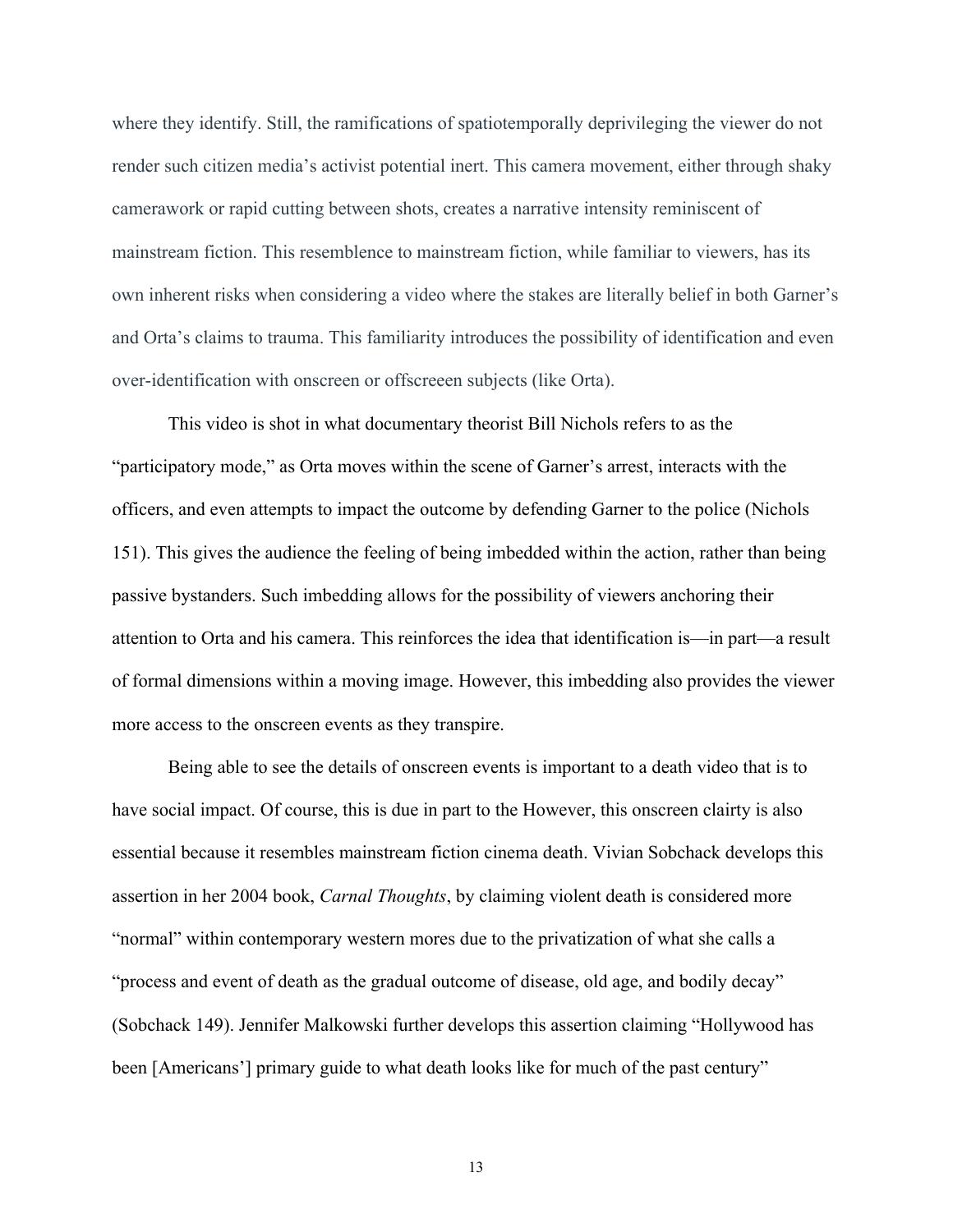(Malkowski 180). Indeed, if violent, cinematic death is normal and more easily understood by American audiences, then proximity to the scene of death would be essential to aiding audience's connection with the video because viewers are accustomed to seeing onscreen death up close. So too is the necessity of embodied spectator emotions, such as emotional contagion brought on by mirroring an onscreen subject, in allowing the audience to connect with both Garner and the events in the video. For example, when Garner reaches out to some unseen entity, pleading that he cannot breathe, the audience can witness the pain on his face and hear it in his voice. The camera's proximity to Garner allows for greater narrative understanding of what is happening in the video and for greater potential emotional connection with him.

As Hollywood film aesthetics more closely resemble how American audiences understand death, elements such as immersive audio, presence for the moment of death, and multiple camera angles are—according to Malkowski—essential to how (or whether) a death becomes politicized (Malkowski 180). The immersive audio throughout Orta's video is also reminiscent of mainstream fiction cinema. Orta's integration into the crime scene means the audio is loud, and at times chaotic. The iconic "I can't breathe" moment contains significant dialogue from the police and the nearby crowd, the specifics of which are impossible to make out on cell phone speakers (presumably how most viewers would have first experienced the video). The impossibility of making out what the subjects are saying, and therefore of ever fully knowing what is happening, can exacerbate the viewer's feeling of being unable to help Garner.

Malkowski cautions that too much familiarity with the formal elements in cell phone death videos risks over-identification with onscreen subjects in said videos. Malkowski appears to be concerned with the problem of identifying with a subject simply because of the way they are presented onscreen. Such over-identification risks viewer affinity becoming fixed, which is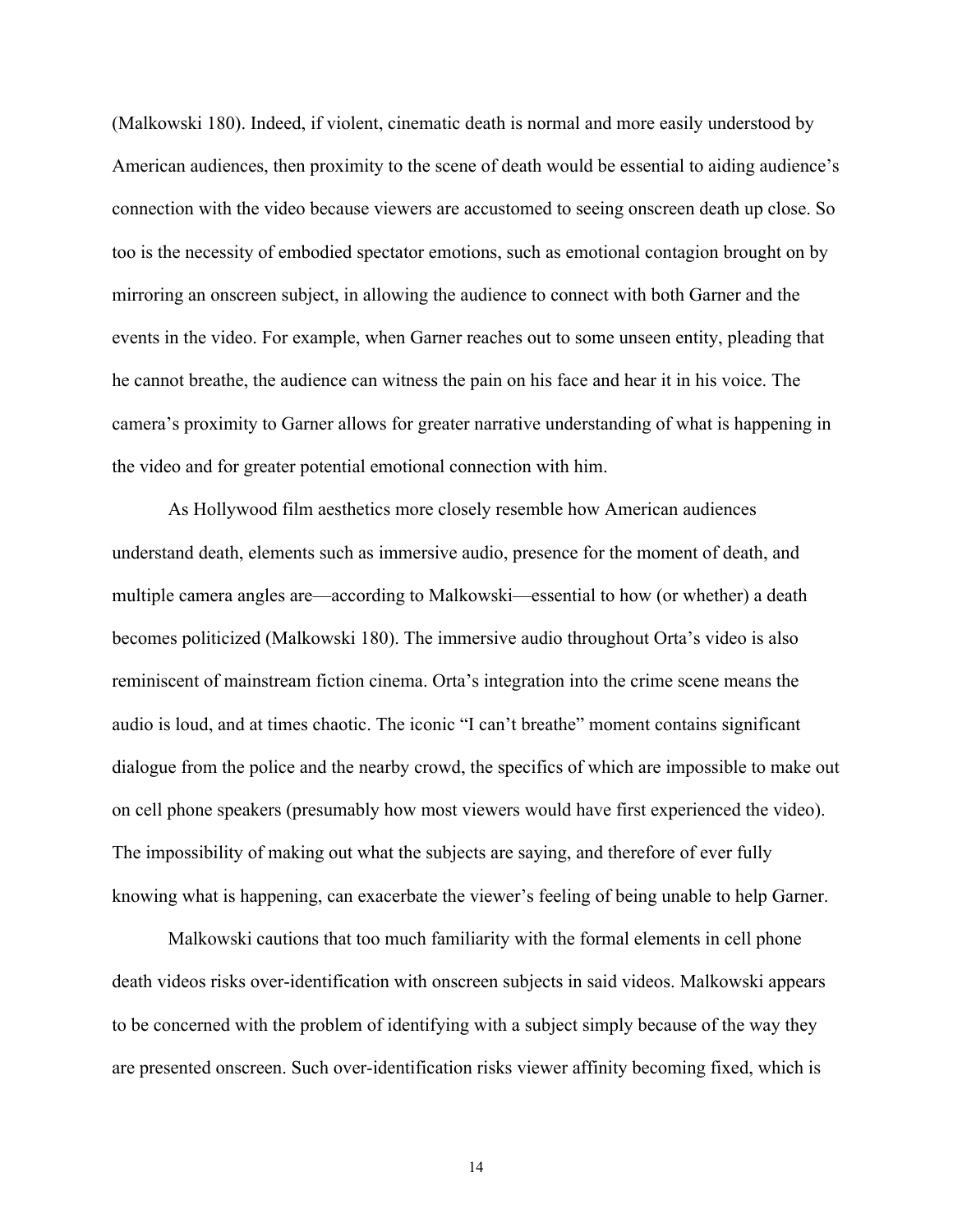especially dangerous when the result is identifying with police officers who harrassed and killed an unarmed civilian in broad daylight. This is then where the work of alignment as a willfull, other-oriented act of perspective taking becomes so important. Rather than being the result of the interaction between formal dimensions and contextual factors such as white supremacy, alignment requires viewers to elect to take on the perspective of onscreen subjects.

This question of choice when regarding another's body in pain is a throughline across this entire argument, and provides continuity between many scholars engaging with accounts of pain and trauma. Courtney Baker names the act of concious, active looking "humane insight" in her 2015 book of the same name. In this book, Baker claims that "images of dead and dying bodies . . . charge the spectator with the work of making sense" (Baker 8). In other words, these images do not tell the viewer how to make sense of them; they compel the viewers to do it themselves. Close reading of such images reveal formal qualities that make it more challenging to make meaning of images of death and dying. Further, it coveys formal properties that more effectively "charge" viewers with making sense of such images.

Alignment can be performed to claim Garner's murder as a cultural trauma. As such, it is important to define what is meant by "alignment." For the purposes of this thesis, I refer to any act of other-oriented perspective taking, be it conscious or unconscious, as alignment. Put a different way, I use this language of alignment to describe any sort of spectator emotion that positions the audience cognitively or affectively alongside Garner. Of course, there is more specific terminology I could mobilize, such as empathy or identification, but these terms are also mired in their own disciplinary ambiguities. Amy Coplan provides what is perhaps the best definition of empathy, stating it is "a complex, imaginative process in which an observer simulates another person's situated psychological states while maintaining clear self-other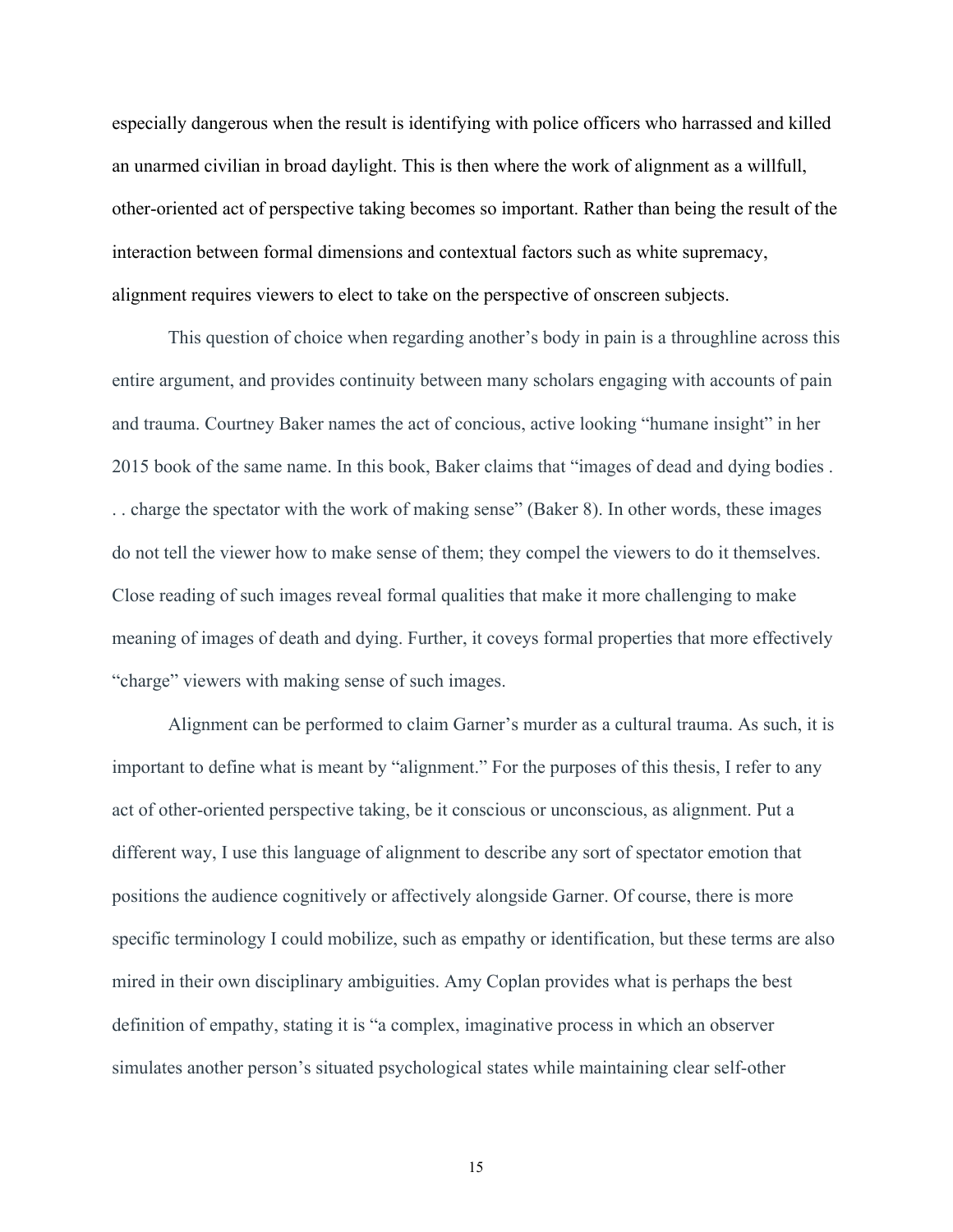differentiation" (Coplan 5). In other words, empathy must be conscious, it requires knowledge of the object of empathy's experience, and it must distinguish between self and other. This definition rejects baser spectator emotions, including "emotional contagion"—or the catching of another's feelings through unconscious physiological processes such as mirror their facial expressions—because they lack clear self-other differentiation (Coplan 8).

Alignment is a useful term because it can extend beyond affective or emotional affinity with an onscreen subject to include political or social alignment with an individual, group, or cause—an extension that is essential as alignment with Garner is communicated to a broader audience. This expresion of alignment with the onscreen Garner later serves as a way to claim his pain as a means to position his death as a cultural trauma. Use of this term also leaves room for consideration of cinematic identification without confusing it with notions of group identifcation in trauma studies (more on this later). Sara Ahmed also employs the word "alignment" helpfully, though her use emphasizes the importance of collective identity and aligning with those like the subject and against those unlike it.

Perhaps the hope in sharing videos depicting police brutality disproportionately affecting people of color is that the videos will render debates about the existence of institutional racism obsolete in favor of dialogues over what to do about it. Instead, these videos seem to complicate viewers' relationship with reality. Indentification with Orta's camera, in particular, presents a significant obstacle to sense making, and audience attention cannot be as explicitly guided as an intentionally produced moving image. However, this problem of alignment does not mean such citizens' media are not useful in public anti-racist discourses. Rather this ambiguity reveals these media alone are not sufficient to drive the conversation forward; this lack of clarity calls for such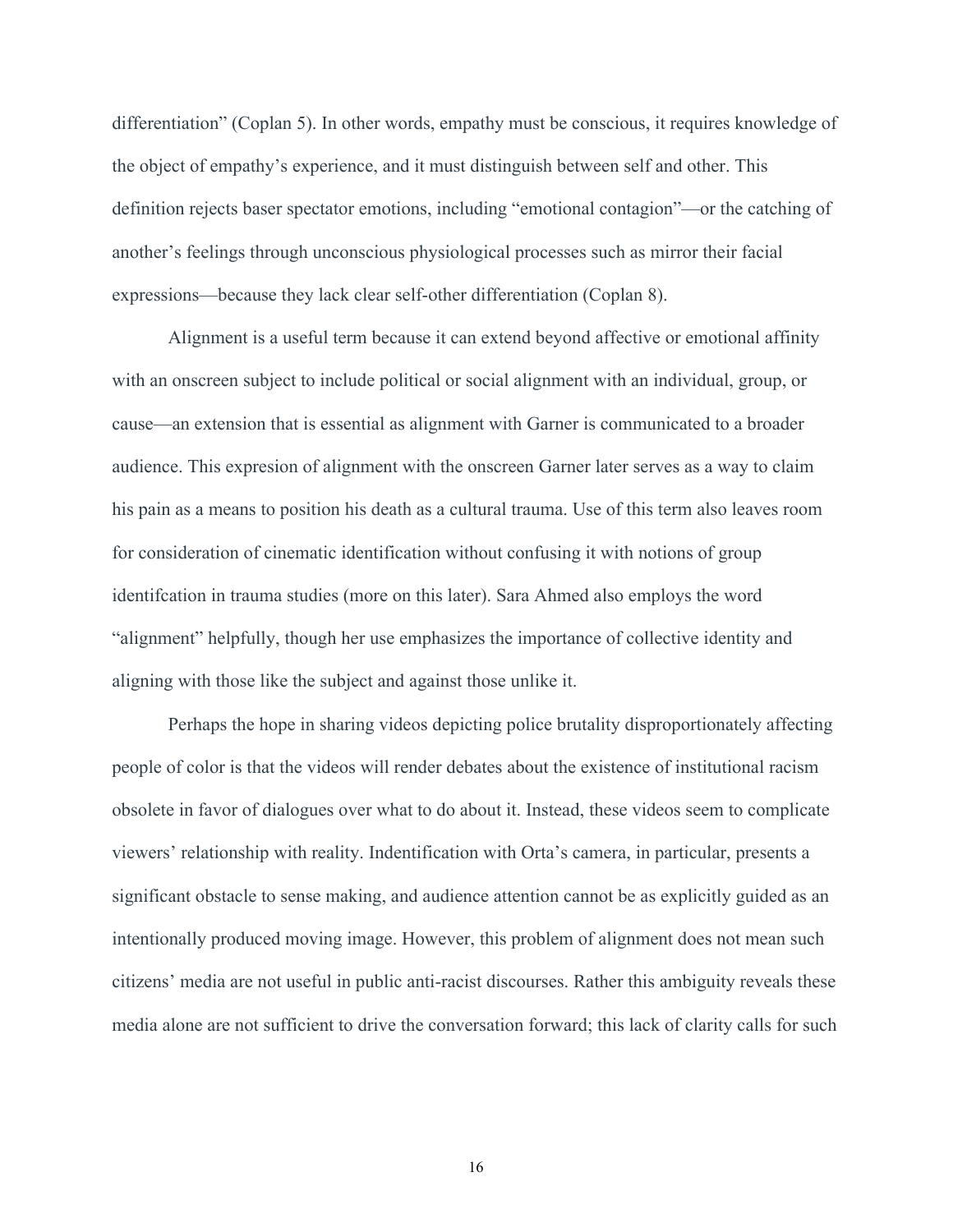images to be remediated to address both the internal ambiguities and the external structures contributing to how viewers make meaning of the images.

#### **Opened Bodies: Recognizing and Reclaiming Narratives of Black Bodies**

Of course, when considering the Orta video (or any moving image of police brutality), elements outside of the text are often just as essential as those within it. In addition to the formal attributes of the video itself, understanding the video's social context, implicit (or explicit) racial biases, prior experience with the police, and even where one gets their news will all influence how viewers make sense of the video and where they align. This is why remediation is such a crucial part of positioning Garner's death as a cultural trauma; the examples of remediation I will consider here respond to both formal ambiguities in the video and external framing by attending to Garner's body in a way that claims his death as unambiguously traumatic. As such, it is first necessary to recognize how narrative and news media framing elements prime the viewer for white-centered and supremacist understandings of Garner's death.

Images of the brutalized Black male body—both fictional and documentary— were far from unfamiliar in 2014 America. According to media scholar Linda Williams, melodrama beginning with the work of Harriet Beecher Stowe has long provided a framework for understanding white on Black violence in America: "the beating or mutilation of the black male body has been the generative icon of black and white racial melodrama" (Williams 253). Williams refers to displays "of black suffering and white force" as the "'Tom' beating vision," referencing the titular character of Stowe's sentimental anti-slavery novel, *Uncle Tom's Cabin*  (Williams 252)*.* Williams argues the "Tom" lens melodramatizes white domination and Black oppression by providing a familiar framework for understanding white on Black violence. Williams describes how George Holliday's amateur video of the Rodney King beating initially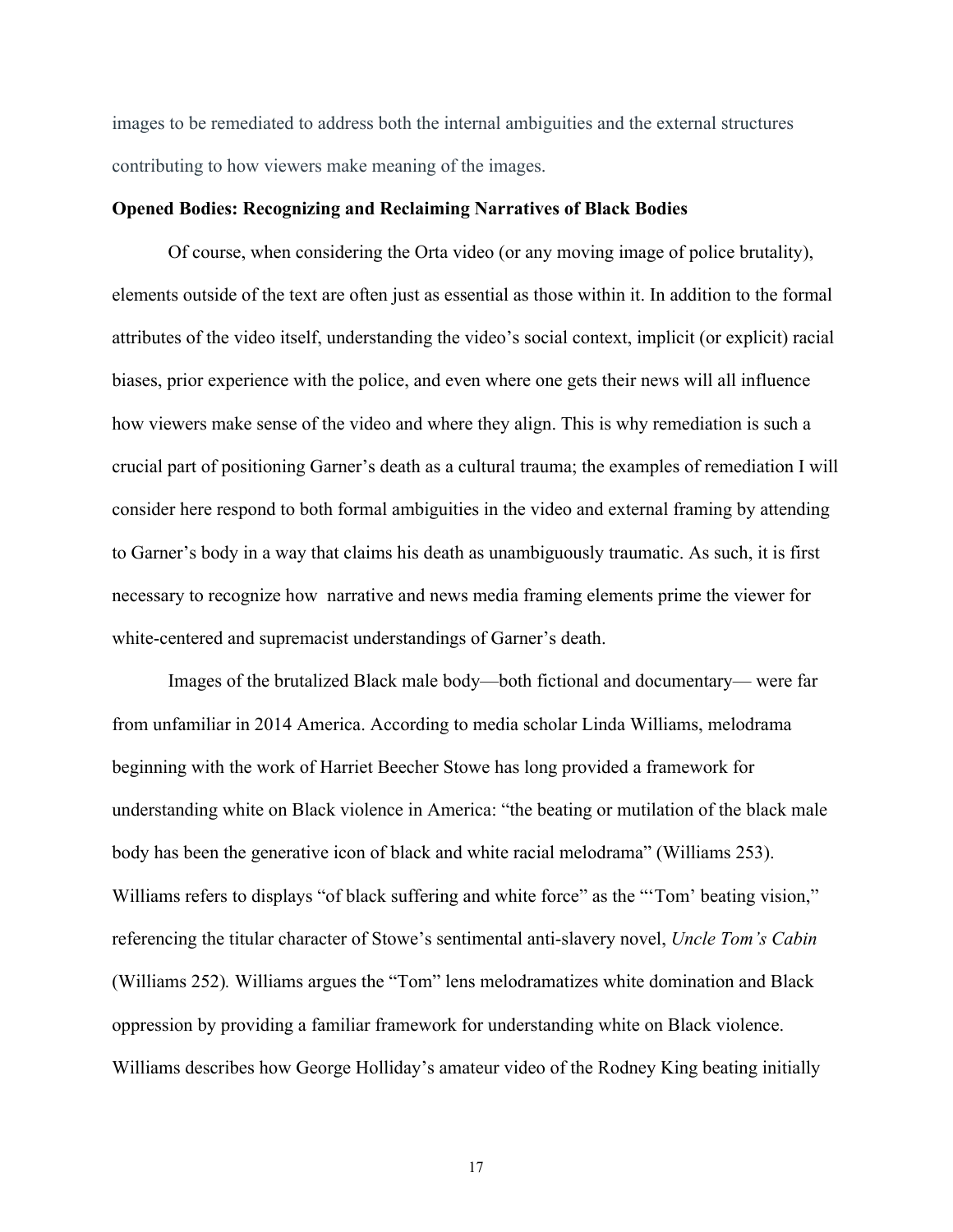seemed an obvious manifestation of the "Tom" beating vision. However, King was not a perfect replica of the virtuous "Tom" audiences were primed to expect, which allowed for the emergence of an anti-"Tom" narrative that stripped King of his status as sympathetic protagonist. King's experience, and Garner's as well, exemplify the power of persistent narrative tropes that make new stories feel familiar. Further, they reveal the problem of stories that fail to fit exactly the structure of pre-existing the trope. As soon as the discourse cast doubt on whether King fit the familiar role as a victim of white on Black violence, it also deemed King inelegible as a victim (Williams 254).

King's story is a powerful analogue to Garner's, though King himself survived the brutality. Initial reactions to Orta's video appeared to universally decry the actions of the NYPD officers, yet the grand jury failed to indict any involved only five months later. In the space between the slaying itself, new anti-"Tom" narratives including Garner's criminal history and alleged criminal activity the day of his killing transformed Garner into what Williams calls a "Black beast," or a white-threatening anti-"Tom" (Williams 256). The audience can even hear both of these narratives beginning to form in the *Daily News* video, as Garner's and Orta's accounts of Garner's innocence conflict with the clear physical danger the white officers believed they were in (suggested by how many converged on Garner at the slightest sign of a struggle, and later affirmed by Pantaleo's explicit statement of fear when addressing the grand jury). Garner's body, which is ironically later discredited as weak and sickly (it was not the chokehold that killed him but the complications brought on by poor health, or so say the police defenders), is read by the police and those aligned with them as large and threatening, and it needs to be brought under control. While many narratives about Garner's body emerge within the discourse, they are primarily employed normatively; whether it is weak or strong, incapable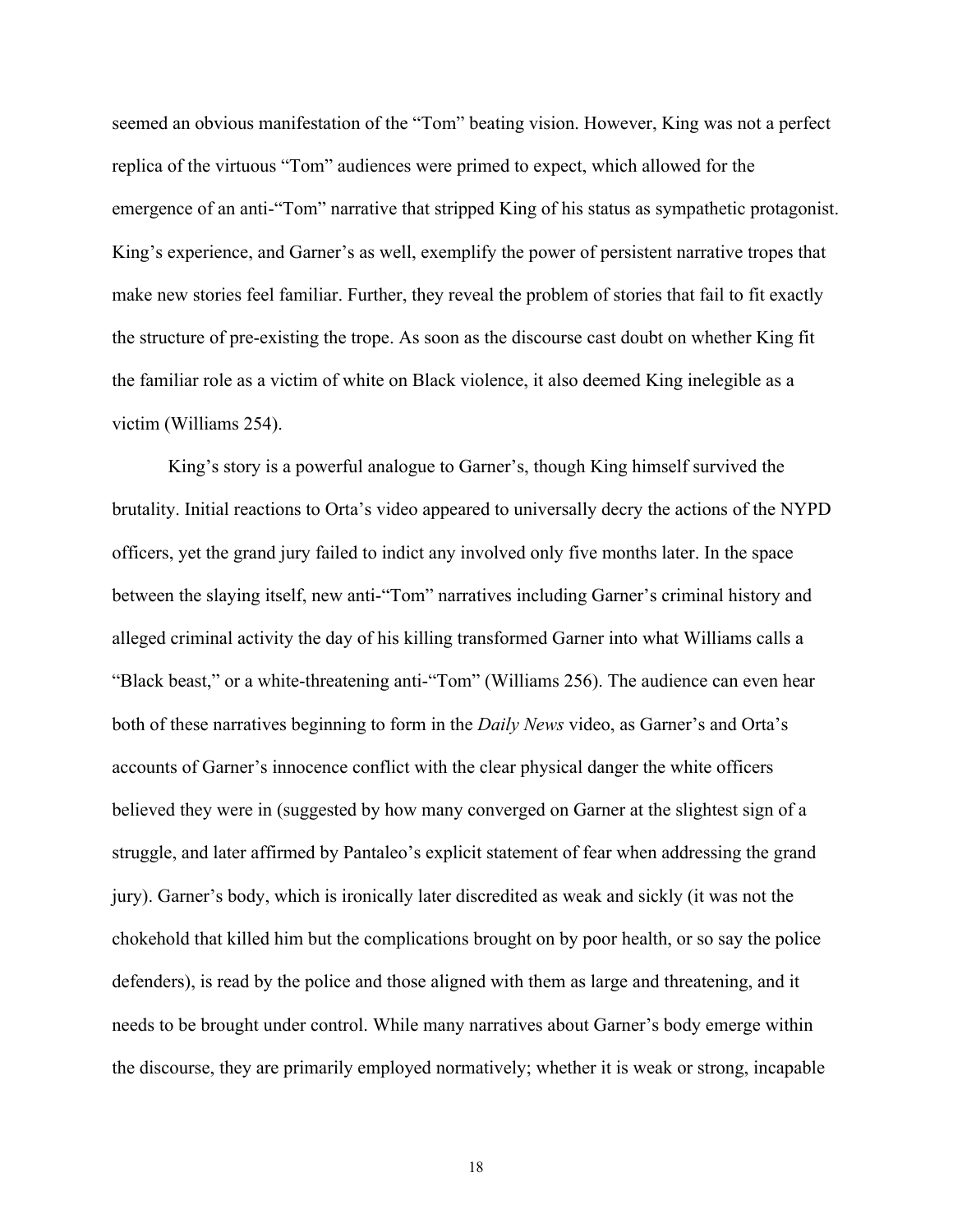or dangerous, Garner's body is described in the mainstream discourse as being in some way unacceptable.

Such normative tropes contribute to the formation of what Holly Fulton-Babick calls in/out-group rhetorics. Just as familiar melodramatic conventions can prime viewers to understand Garner's death differently, so too can the news media prime audiences to see themselves in opposition to Black victims. The news media's penchant for portraying Black victims as criminals, therefore opposing them to law enforcement, pits them in opposition to their readers (Fulton-Babick 437). In answer to the presence of conflicting narratives surrounding Garner's body mentioned above, she asserts most accounts still emphasize Garner's size and therefore "violent potential" (Fulton-Babick 439). She is also careful to note that, regardless of Garner's size, his race is the primary operative in the formation of insider and outsider rhetorics, and the news media's unwillingness to explicitly engage with race only perpetuates the descriptions of his body and size as dangerous (Fulton-Babick 438, 441).

The precarity of the victim/violent potential narrative identified within Garner's story by Fulton-Babick is reminiscent of what Sara Ahmed calls "the reversal of the victim/criminal relationship" in *The Cultural Politics of Emotion* (Ahmed 48). Ahmed describes a 2000 case in the United Kingdom in which a man (Tony Martin) was sentenced to life in prison for the murder of a teenage boy attempting to burglarize his home. A candidate for local elected office (William Hague) decried the verdict in a campaign speech in Alcester, Warwickshire: "[the law is] more interested in the rights of criminals than the rights of people who are burgled." This speech went on to be widely covered in British news, at least suggesting that its sentiment resonated with UK residents. Ahmed asserts Hague's argument implies victimhood for those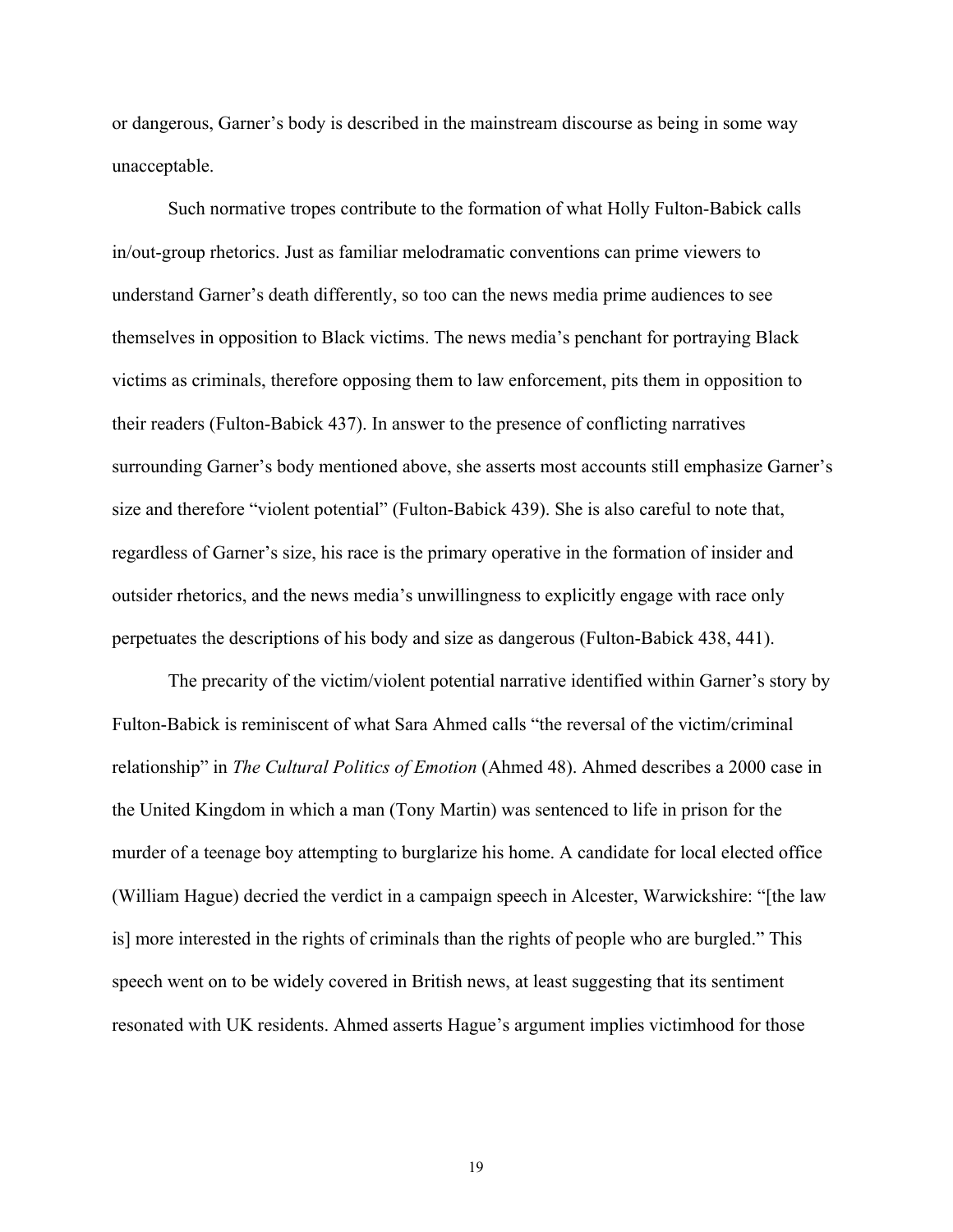who kill not in self-defense but in defense of their property, which she claims is bolstered by the coverage of the destruction of Martin's farm during his time in prison (Ahmed 48).

Granting victimhood to those who kill unarmed individuals is reminiscent of counternarratives that emerged in the wake of Garner's death. While Ahmed connects this inversion of the victim/criminal narrative to national conversations about border security, rather than domestic law enforcement, her anecdote and subsequent analysis are still relevant to certain narratives that emerged after Garner's murder. Such coverage of the ruinous state of Tony Martin's property as a result of his (by some accounts unjustifiable) prison sentence is reminiscent of media taking pity on Pantaleo for being assigned desk duty and facing continued online attacks. From a less individualized perspective, this narrative inversion bears comparison to the emergence of Blue Lives Matter counter-rhetoric in response to the Black Lives Matter movement. Such framing positions law enforcement as victims of criminal actions, rather than as potential perpetrators of violence against those they are charged to protect.

Malkowski notes when discussing the formal limitations of the moving images of Oscar Grant's execution, Oakland still saw large scale local mobilization in response to Grant's slaying, even though the formal elements Malkowski deems most impactful in death videos were not present. This is because residents of the San Francisco Bay Area, already familiar with the area's history of racist policing practices, were primed to align with Grant and respond to his death with outrage (Malkowski 174). Therefore, it would be wrong to assert these aforementioned formal elements *will* drive alignment with Garner and his pain. That said, they *can*, and that alignment, if accomplished, is essential to making the claims I argue are so crucial to constructing Garner's death as a cultural trauma. For the rest of this paper, then, I have chosen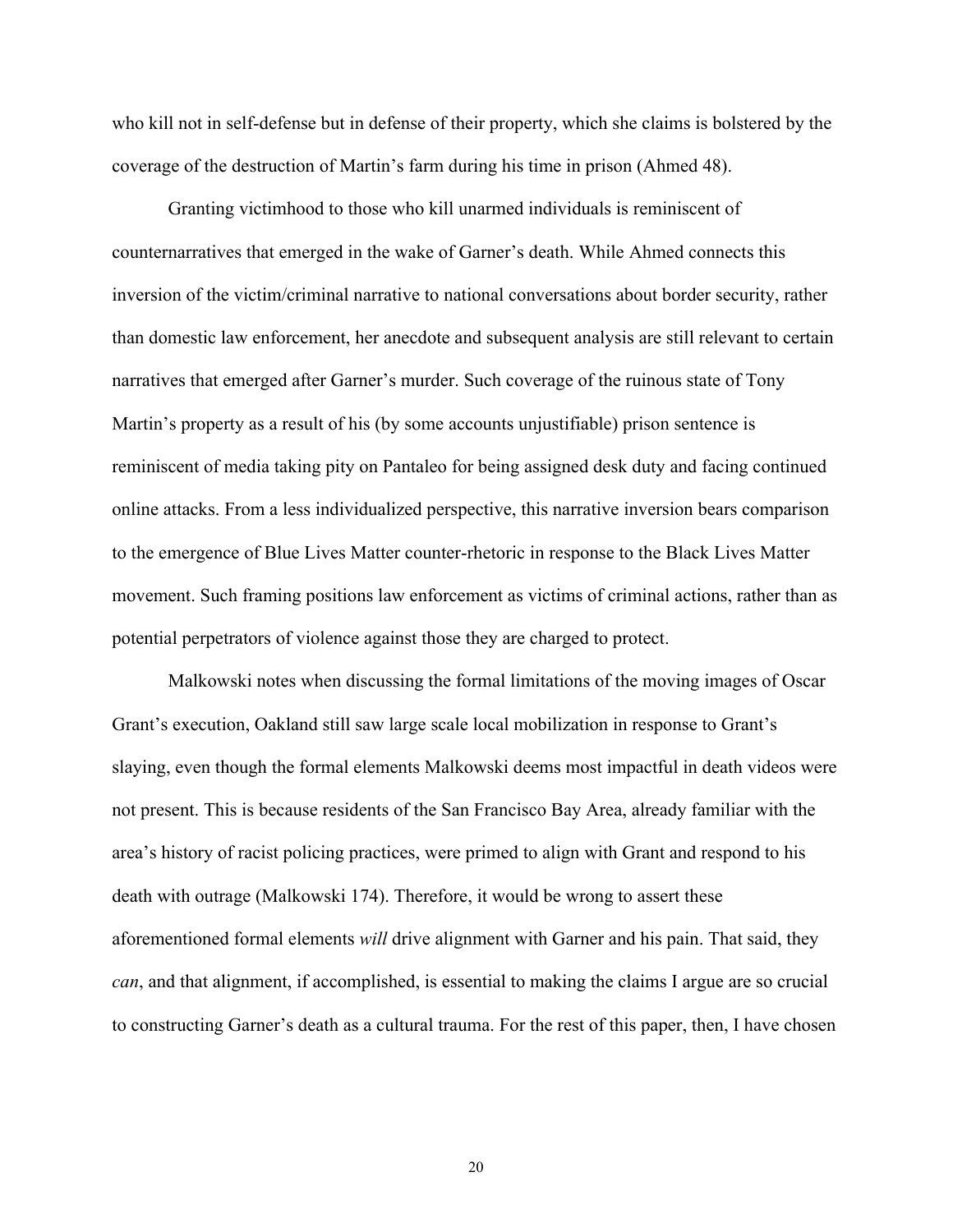examples of remediation that appear to self-consciously align with Garner, emphasizing how specific images from the video are ideal for remixing that invites others to align with him, too.

The incredible symbolic significance of Garner's last words in the wake of the Orta video's release can be seen in the way "I can't breathe" became a common refrain within antiracist demonstrations; the prevalence of #icantbreathe in tweets about anti-Black racism to this day; and *Yahoo News*' proclamation that it was the most notable quote of 2014. NBA, WNBA, and NCAA basketball players publicly sported t-shirts with the quote, and hip hop artist KXNG Crooked released a single entitled "I Can't Breathe" in which he freestyles about police brutality over Tupac Shakur's "Pain." How, then, does Garner's exposition of his dire physical state have such impact? Elaine Scarry also discusses the problem of communicating pain to others, arguing "its resistance [to language] is not simply one of its incidental or accidental attributes but is essential to what it is" (Scarry 5). However, she also introduces the essentialness of "presentness," claiming expressions of pain, either by the one who experienced the pain or someone on their behalf, must possess a sense of immediacy to inspire an active response (Scarry 9). This "presentness" is the key to "I can't breathe"'s impact; Garner expresses in those words the immediacy and urgency of his situation as the officer continues to choke him.

Furthermore, one way of understanding the significance of "I can't breathe" is not to consider it symbolic at all. While Garner is giving language to his asthma attack (which was set off by the chokehold), "I can't breathe" also reads like a verbal expression of suffering and desperation that is firmly anchored to Garner's body, as opposed to a symbolic articulation of his bodily experience. If "I can't breathe" is an expression of extreme pain, and pain resists language, perhaps a more helpful way of understanding it is to think of it as an example of what Julia Kristeva calls the *chora*: a pre-symbolic articulation. Therefore, this expression of direct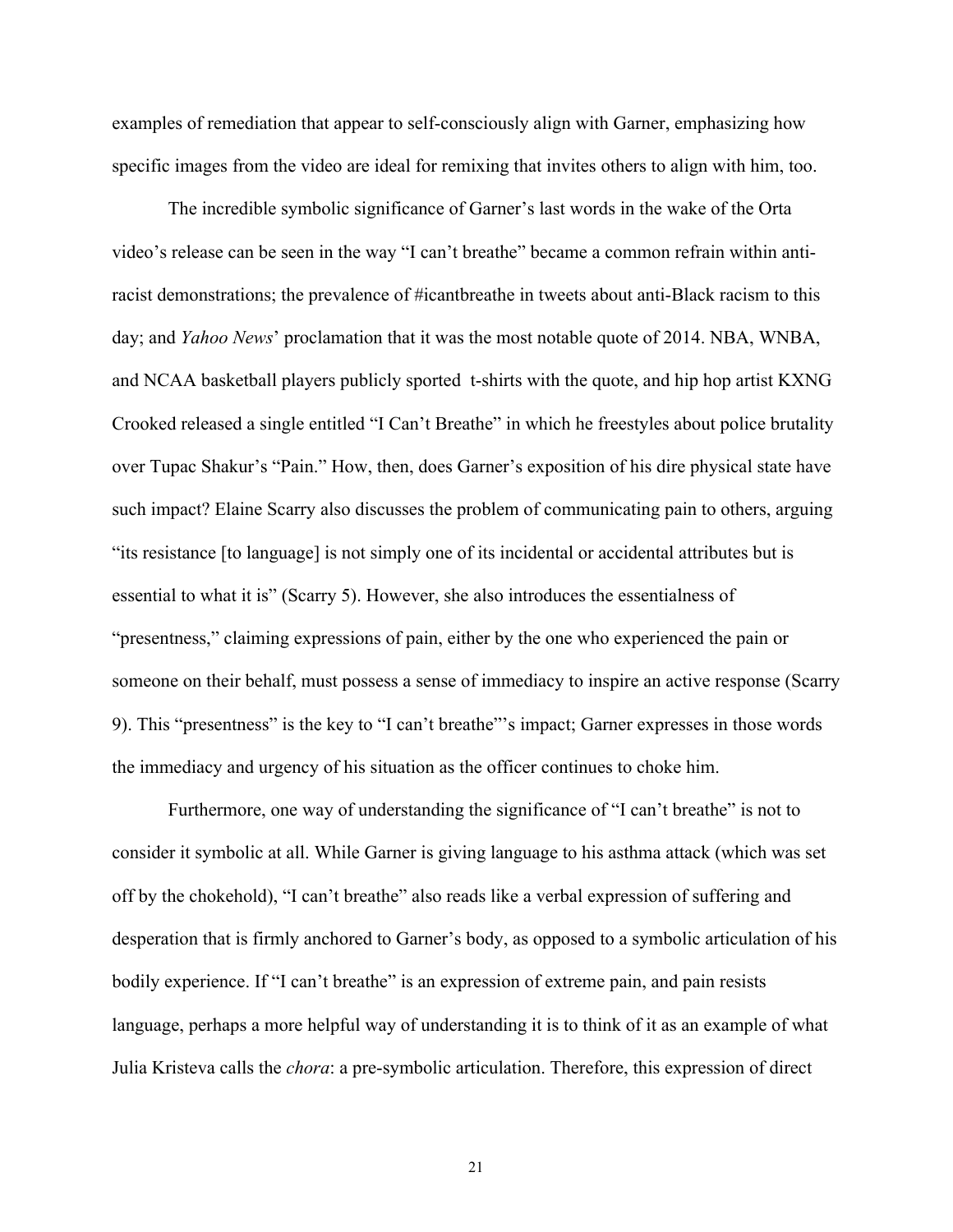physical experience, even under the premise of narrative contextualization, is likely to sit with the audience long after the details of the video are forgotten.

With the affective resonance of references to Garner's body established, it follows that one next consider the specific social applications of said references. After all, despite having bystander video, the details of Garner's death are still contested within public discourse; remediation that specifically attends to Garner's body responds to public contestation to more fully situate Garner's death as a cultural trauma. The remainder of this paper, then, tracks the cultural work of remediating images from Orta's video to claim Garner's death as a cultural trauma around which others can identify.

#### **Remediation as Claim Making**

Trauma has been the project of much aesthetic inquiry long predating my subject matter. Roger Luckhurst cites public recognition of post-traumatic stress disorder (PTSD) as a primary place around which the study of aesthetic representation of trauma emerged in his 2008 monograph, *The Trauma Question*. He then follows the various cultural forms commonly used to represent trauma including narrative fiction, memoir, photography, and film<sup>3</sup>. The aesthetic projects undertaken by many of the theorists Luckhurst describes often emphasize the role of narrative construction in the chosen texts, as they often reveal how trauma complicates memory and conventional understandings of time. While one could certainly consider Orta's video and its formal properties in light of this, this project is more concerned with how a trauma becomes socially constructed through a series of public claims.

<sup>&</sup>lt;sup>3</sup> One such scholar he references continually through the second part of his book is Cathy Caruth, who—in her own writing on trauma and representation—identifies trauma in the aesthetic realm as grappling with crises of truth brought on by the gap between the living within a trauma and the later witnessing or sense making (Caruth 6-7). Narratively, the impact of the trauma lies in its latency. Regarding film aesthetics, specifically, Luckhurst traces the genealogy of the narrative device, the flashback, and its role in representations of trauma. Specifically, he considers its role in conveying the narrative inaccessibility of the inciting traumatic moment (Luckhurst 178).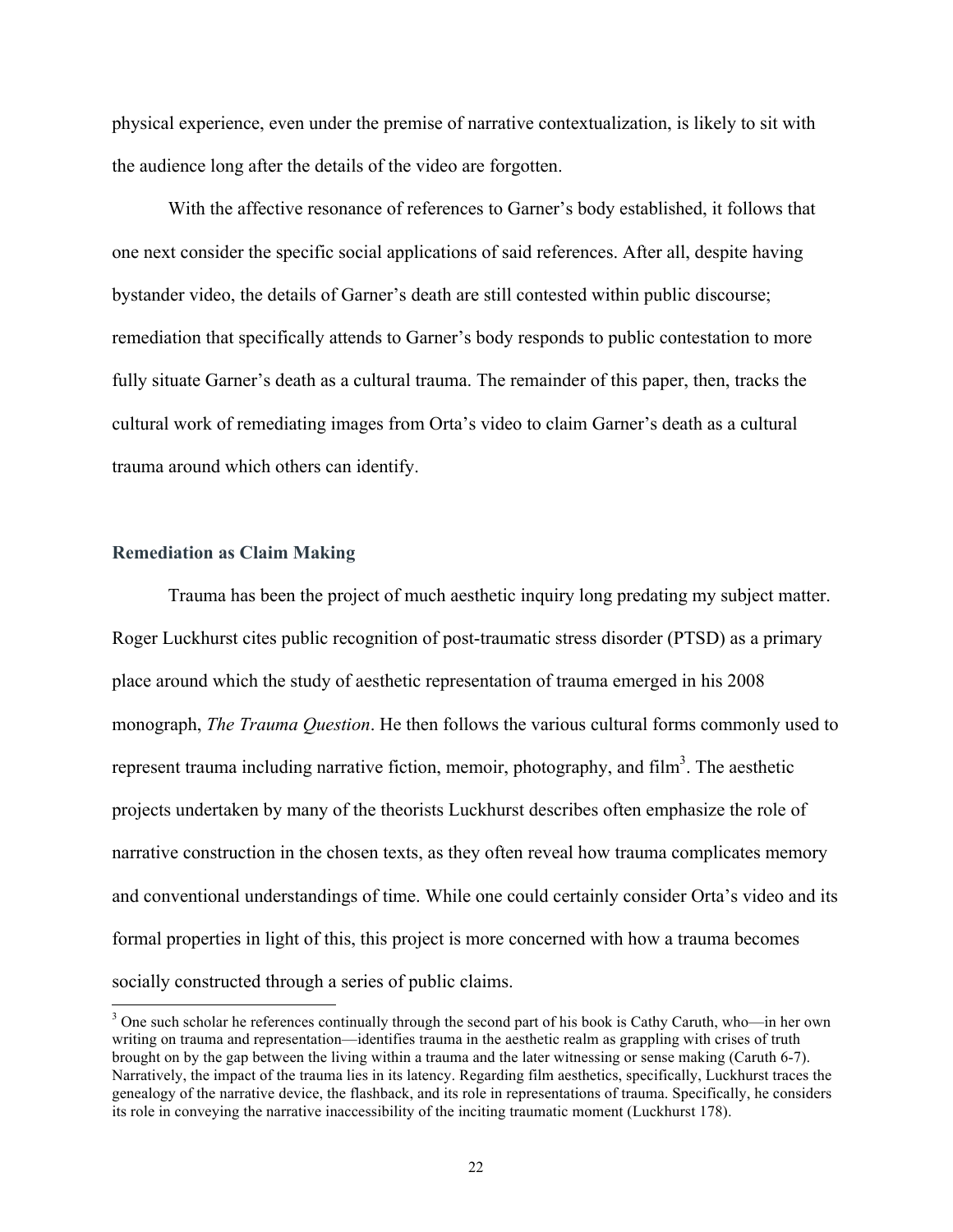That the nature of Garner's death was, and continues to be, so vehemently contested within public discourse supports the idea that trauma is socially mediated. It has been established that "I can't breathe" holds particular significance as an expression of Garner's immediate pain, and also the pain of those who closely align with him. What role, then, do images referencing that utterance serve in the public conversation surrounding his death? Can remediated images referencing Garner's death serve not only to recontextualize his bodily experience, but to claim his death as a culutral trauma? In what follows, I consider how various references to Garner's body found on Twitter serve to situate Garner's death as a cultural trauma. Moreover, I ponder how they invite viewers not only to acknowledge Garner's death as a cultural trauma but also to collectively identify with that trauma even if they did not themselves witness it.

While this section is more interested in the cultural work of remediated images referencing Orta's video, it is first important to note that his video also serves as a claim to cultural trauma. After all, Orta's video is a work of citizens' media that was employed to countersurveill the NYPD in what Garner himself refers to as harrassment. Just as the video could be considered within trauma studies for its formal properties, it could also be considered through the lens of social constructivist understandings of cultural trauma. However, formal analysis described earlier has already revealed that meaning of the video is contested for myriad reasons. Therefore, for the purposes of this project, questions of claim making will center on theremediation of images from the video rather than the video itself. These images help create "new social realities" that challenge mainstream, white supremacist media narratives that attempt to justify Garner's death.

The process of creating, contesting, and identifying with a trauma narrative has primarily been the undertaking of social scientists, rather than cultural and literary critics, and is essential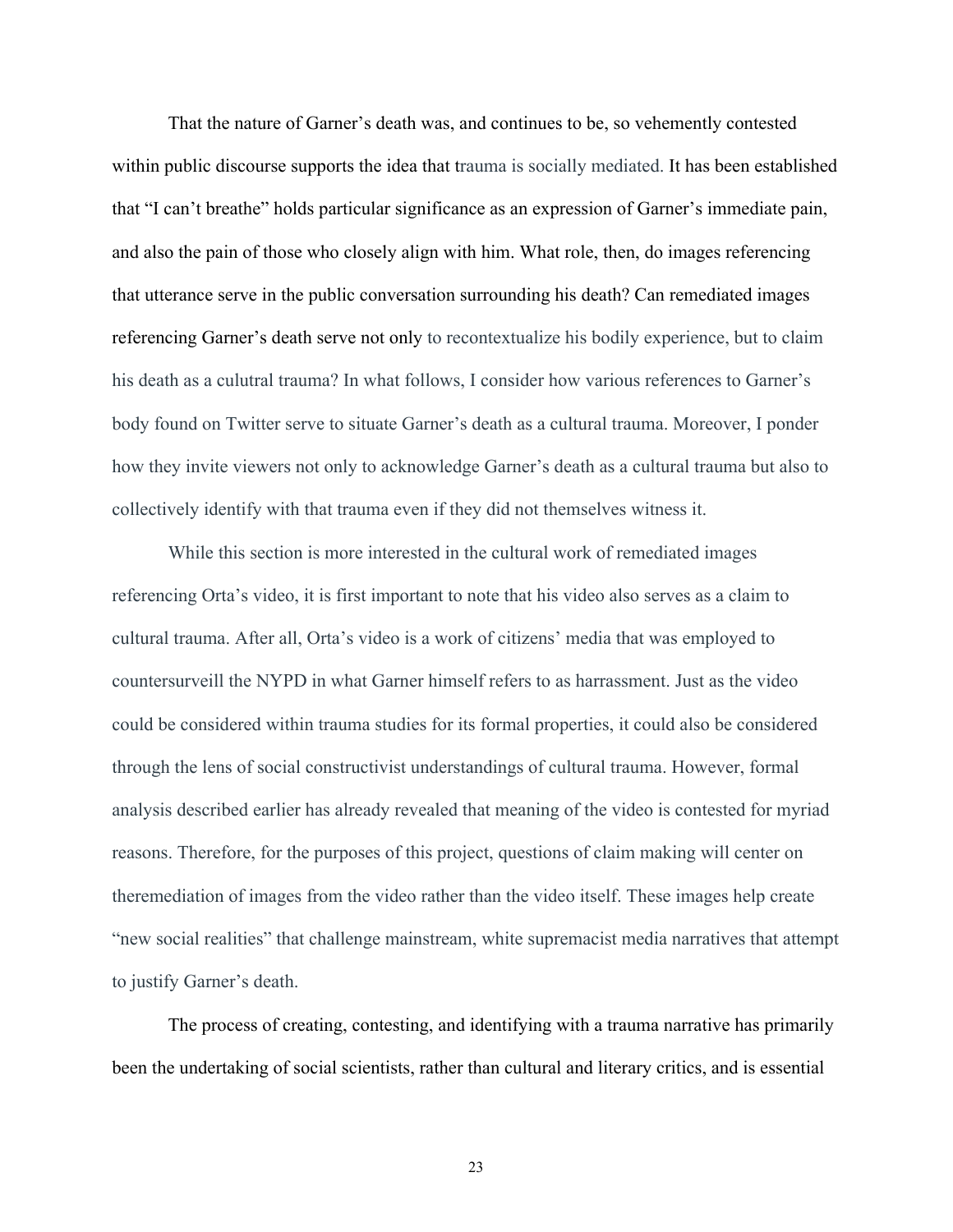to any consideration of public discourse surrounding a cultural trauma. Sociologists Jeffrey Alexander and Ron Eyerman both discuss trauma as being socially constructed and mediated. Alexander explains how the trauma comes to be seen as a threat to collective identity; how this threat is understood and represented, however, contributes to what Alexander calls "identity revision," or a new collective identity (Alexander 22). Eyerman emphasizes the role of the collective memory of a trauma in the formation of identity. Alexander himself defines cultural trauma as "the result of this acute discomfort entering into the core of the collectivity's sense of its own identity" (Alexander 7). In other words, cultural trauma is seen as a threat to the identity of a collectivity, and that collectivity must communicate that threat to those beyond individuals immediately affected; this communication also revises the collective identity to one that incorporates the memory of the trauma<sup>4</sup>.

One can clearly see the process of identity revision, by which new collective identities form around a cultural trauma, at work in remediations of imagery of Garner's death circulated on Twitter. Widespread references to the chokehold that Pantaleo used reveal a prime cite for collective identification around the trauma of his death. For example, an image of scores of protesters of different races simulating choking at a die-in at Grand Central Terminal in Manhattan following the grand jury decision provides a compelling example of protesters claiming and participating in the trauma of Garner's death (see Appendix A, 1). In this image, protesters attend to Garner's body as it is represented in Orta's video by unambiguously positioning his death as the result of the chokehold. These performative claims that Garner's death is culturally traumatic also provide a space for those who did not witness it to still

<sup>&</sup>lt;sup>4</sup> Such understanding of collective identity around a cultural pain is reminicent of Tommie Shelby's description of "common oppression theory," in which those subjected to anti-Black racism collectively align to resist that oppression (Shelby 232). While Shelby is more interested in solidarity among Black folks around the experience of racist oppression writ large, both Alexander and Eyerman are more concerned with *specific* traumatic moments around which to collectively identify.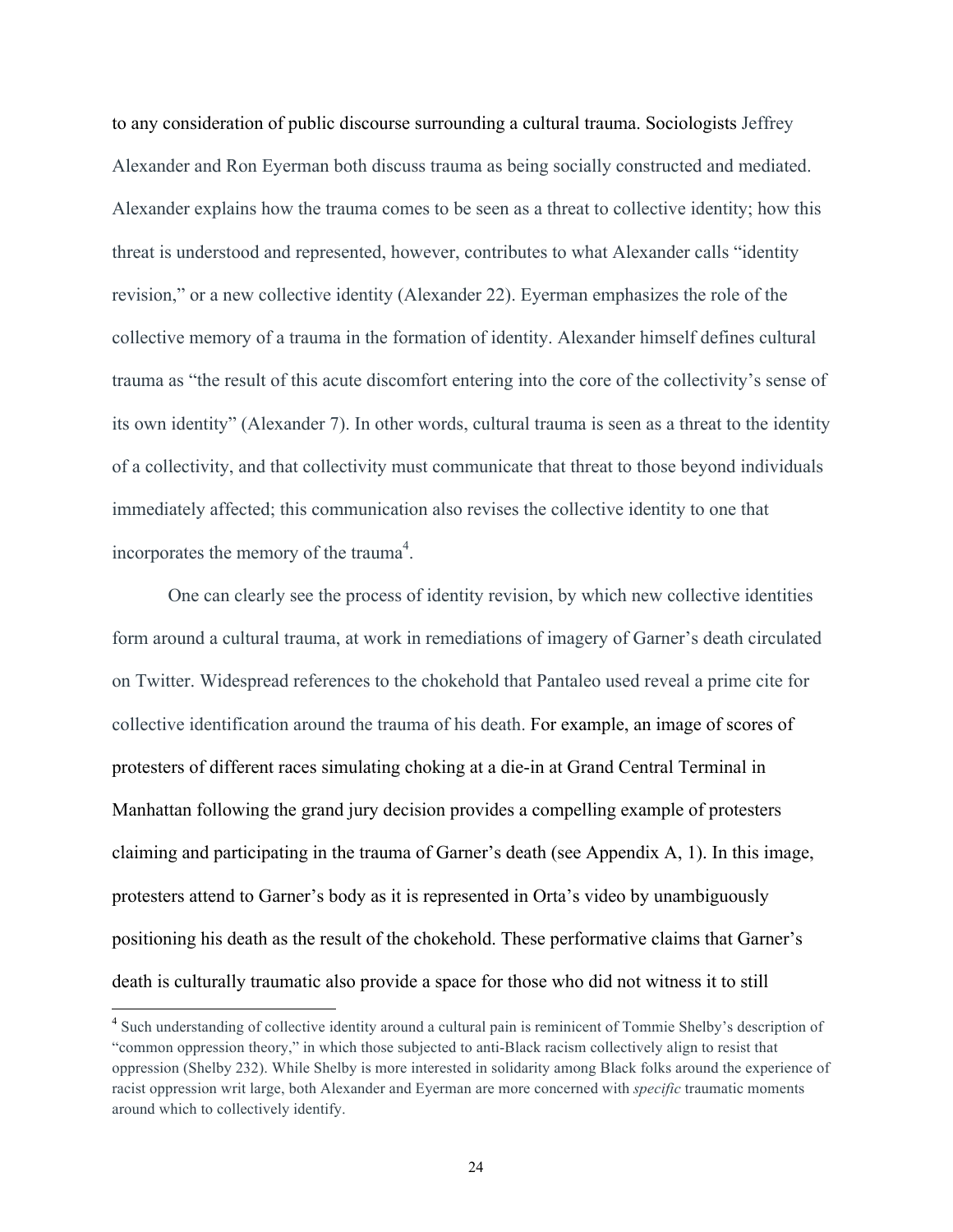participate in the trauma—an important point that Alexander makes. By appropriating the image of the chokehold, these protesters signal their alignment with both Garner and each other—even though, for many of them, their participation comes with the caveat that they themselves are unlikely to be targeted by police under the same circumstances as Garner because they read as white

The cover of KXNG Crooked's aforementioned single, "I Can't Breathe," offers another example of remediation attending to Garner's body. The cover contains a still from Orta's video of Pantaleo choking Garner with text overlaid (see Appendix A, 2). This image, which was shared widely across Twitter, appropriates imagery from Orta's video by removing it from its original context and freezing it indefinitely in time to once again center Garner's bodily experience, as well as draw attention to the prohibited chokehold. Interestingly, the music video for the single itself also contains references to Garner's body via the chokehold, as KXNG Crooked places his hands on his neck on multiple occasions, seemingly miming. By incorporating his own body into references to Garner's, KXNG Crooked appears to be signalling his own alignment with Garner and his pain.

An essential component of Alexander's description of cultural trauma as a process is that of continuous claims to the trauma made by members of the traumatized group, or in Alexander's words, "collective actors 'decide' to represent social pain as a fundamental threat to their sense of who they are, where they came from, and where they want to go" (Alexander 7). These claims are continuous because, as I mentioned earlier, the cite of the trauma is continually contested. Collective actors make claims to the "audience-public" (or broader audience beyond the traumatized group) to shape what Alexander calls a "new master narrative" that convinces a wider audience of the trauma. Orta's video provides the original claim that Garner's death is a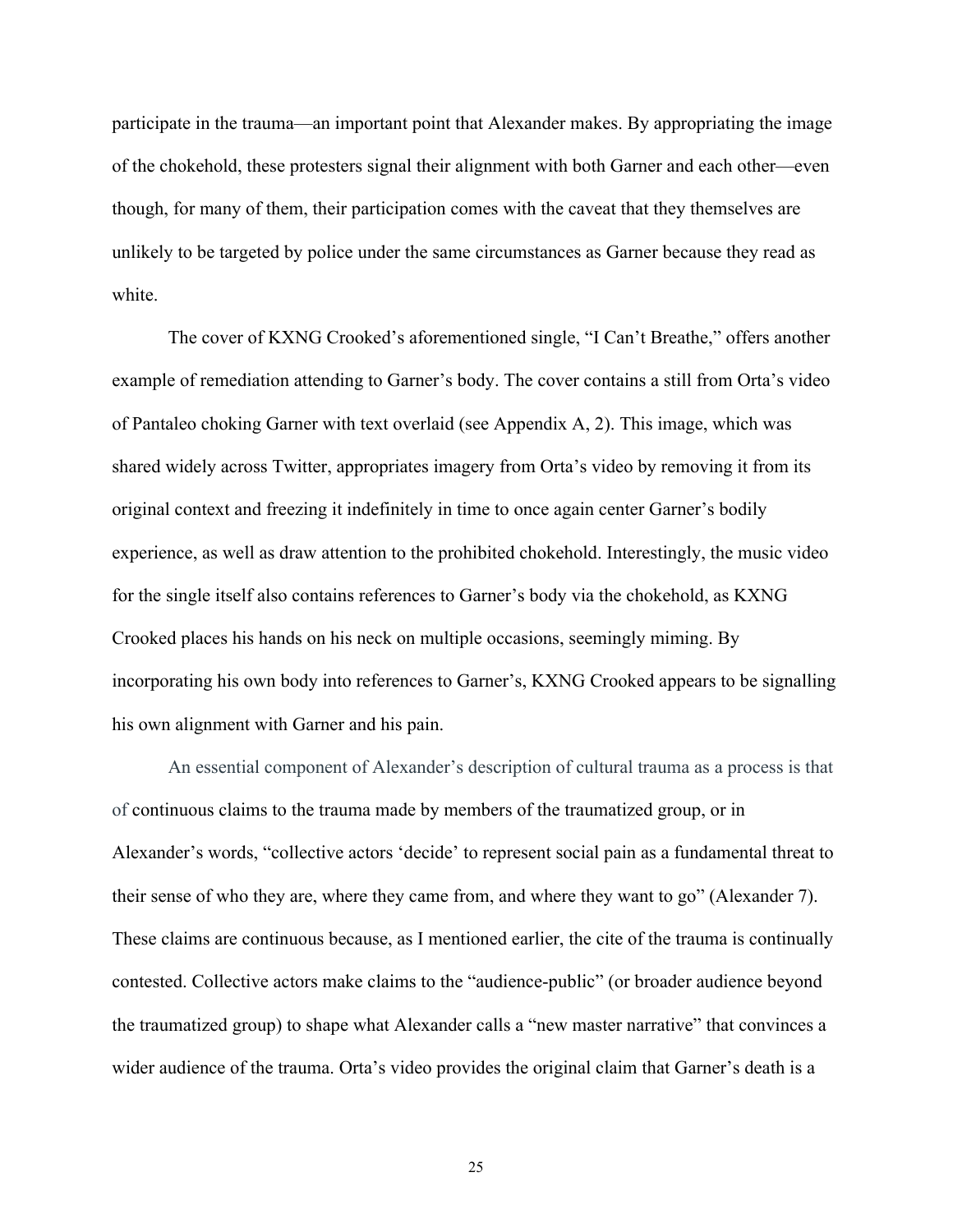cultural trauma, but, as with the examples I have already discussed, remediation of imagery from the video offers additional claims made by those who were later brought into the collectivity.

Diverse appropriations of Garner's last words provide a rich site for exploring claims that Garner's death is culturally traumatic. Moving from "I can't breathe" to "we can't breathe" in remediation reveals an important transition in expanding the scope of who can identify with this trauma. "We can't breathe" claims the pain for the collective, thus broadening who can in turn participate in the trauma. Of course, the "I" in "I can't breathe" can already refer to a collective, as Afrocentric rhetorical traditions do not make the same distinctions between speaker and audience (Asante 78). That said, the use of "we" rather than a social "I" still can indicate identity revision including and beyond African Americans. The previously mentioned *Daily News* cover from December 4, 2014, appropriating an image from Orta's video accompanied by the caption "we can't breathe" recontextualizes Garner's last words by claiming them on behalf of a collectivity (see Appendix A, 4). No longer do the words express only Garner's intense pain, they use a variant of his last words to include the broader trauma of police brutality. The *Daily News*, claiming on its front page to be "New York's hometown newspaper," asserts that the judicial response to Garner's murder is harmful to the entirety of the city. This increases who is included in this trauma, and invites all New Yorkers to collectively identify with it.

The example discussed at the beginning of this paper—Bill Bramhall's political cartoon—offers yet another example of that expanded scope, not by asking readers to connect with "I can't breathe" as an expression of a person or group's pain, but instead by assigning those words to the avatar of justice itself (see Appendix A, 3). Rather than being articulated to a particular person, the phrase takes on a symbolic quality representing the death of an American value. By illustrating physical harm to such a central (albeit aspirational) American value,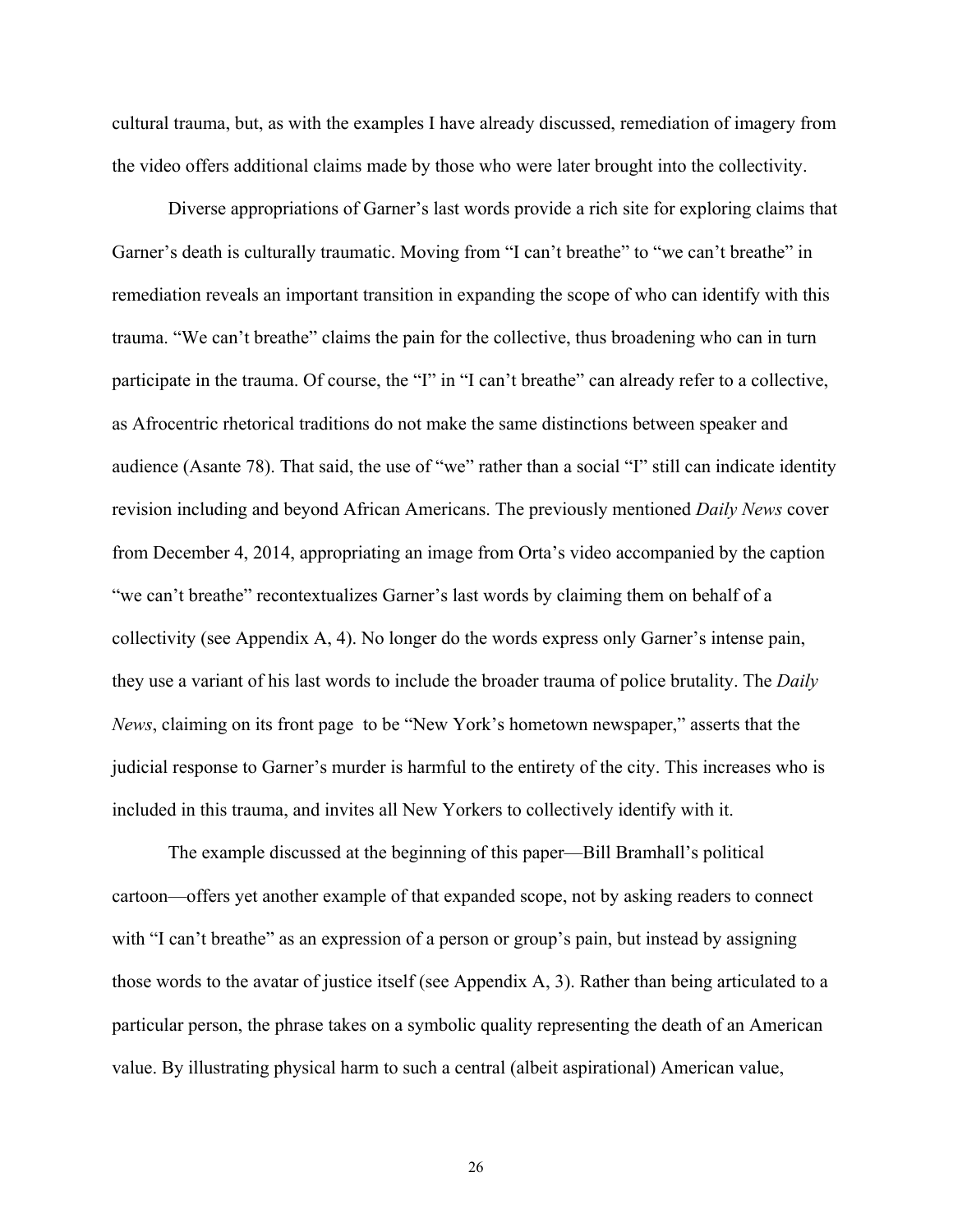Bramhall positions the judicial response to Garner's murder as an acute threat to the core of American national identity. These examples are only a few of the panoply of digital appropriations of imagery from the Orta video, but they represent the variety of ways in which they can bolster claims to collective identity around a cultural trauma. Further, they invite those who did not necessarily witness the trauma firsthand to participate as well.

#### **Moving Forward: Ethical Questions and Belief**

In the years since Orta shared his video with the *Daily News*, distributing images of police brutality on social media has become commonplace to the point that it inspired numerous think pieces addressing self-care after viewing such images. To be sure, this economy of sharing images of the suffering of others inspires critical questions regarding what one does with these images. In digital spaces, in particular, one can be bombarded with images of violence and suffering without even seeking them out. Social media feeds become flooded with such images in the aftermath of high-profile pain (foreign or domestic), and existing online comes with the condition that these images will—from time to time—appear, often accompanying essential and decentralized claims to hurt. Instead, the question what one does with these images concerns the collapsing of boundaries between self and other; who can communicate or align with another's pain becomes the site of contestation.

When considering questions of who gets to participate in a trauma by remediating images of it, it is necessary to untangle the types of claims being made regarding the nature of the pain in the images. Throughout this paper, I have considered a sliver of claims to Garner's pain that situate his death as a cultural trauma. These claims are bound by time, and are divided into those responding to the Orta video itself, and those responding to the grand jury decision not to indict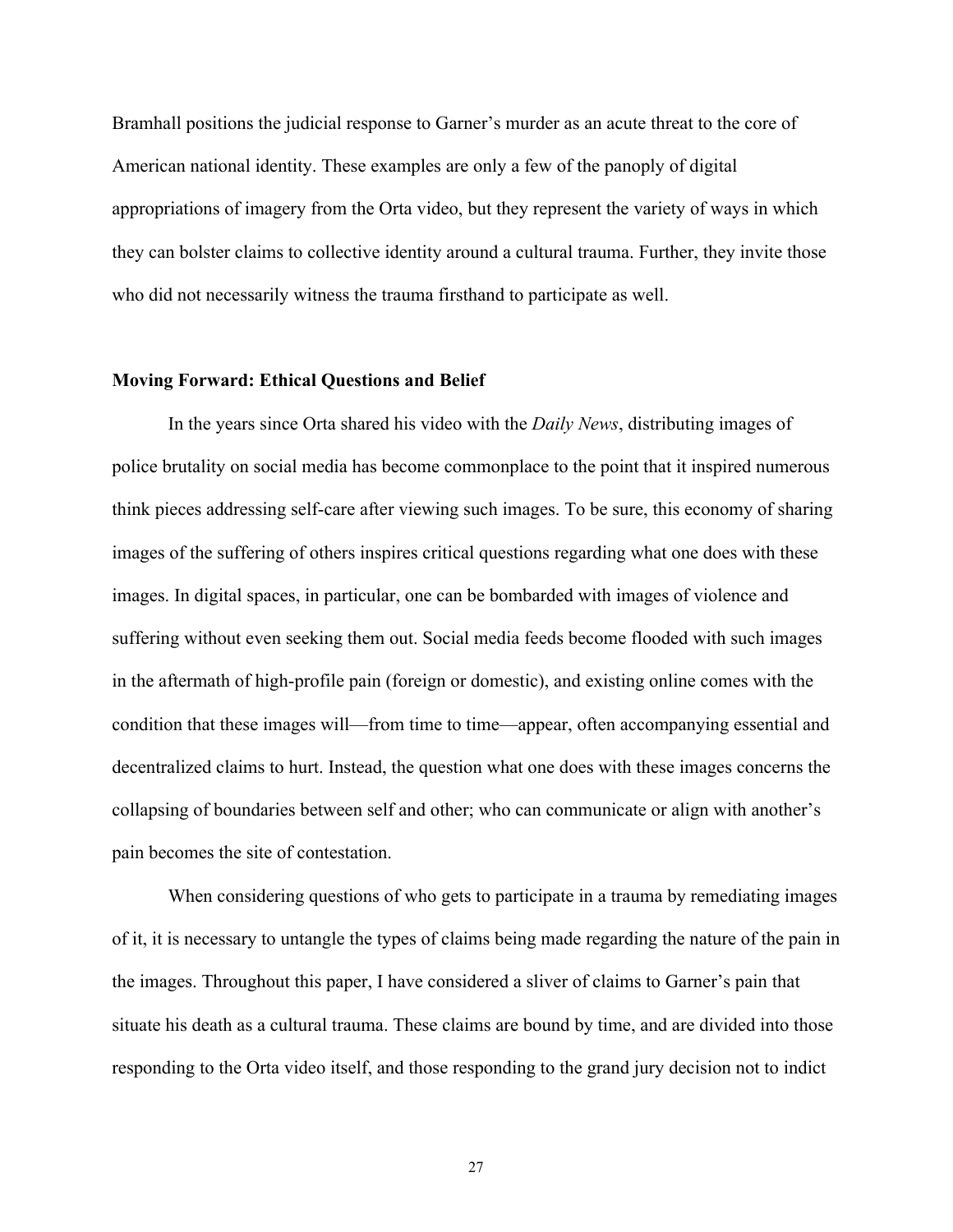any of the officers responsible for Garner's death. Those responding directly to Orta's video communicate Garner's pain on his behalf, while those reacting to the trauma of his death after the grand jury decision take it on as their own. Moreover, the post-grand jury claims are further divided, as some are more interested in engaging with the public or judicial response to Garner's death, rather than with the death itself. Even so, all claims attend to Garner's body and center the physical realities of his death.

The first kind of claim, made in the immediate aftermath of Garner's death, points to Garner's pain itself in an attempt to position his death as wrongful and resulting from racist policing. Users across social media platforms submitted Orta's video as proof positive that violent racism within law enforcement does exist and that the stakes of that presence are dire. This other-oriented claim, evocative of the perspective taking Amy Coplan deems necessary to empathy, often fixates on Garner's expressions of pain, as well as NYPD policy on the use of chokeholds by its officers. They may emphasize "I can't breathe," but they do so in order to reiterate Garner's words, which are almost always attributed to him. Unlike later allusions to the chokehold in images referencing Garner's death, mention of the chokehold in this first wave of claims focus almost exclusively on identifying that it happened, and on circulating excerpts of an NYPD patrol guide explicitly prohibiting chokeholds: "members of the New York City Police Department will NOT use chokeholds."

Of course, these claims do not exclusively center Garner's experience, as users often signal their own shock, outrage, or sadness in posts sharing Orta's video, but they do not conflate Garner's experience to their own. They appear to operate on an epistemology of proof, whereby communicating Garner's pain matter-of-factly will aid its believability within shared, social discourse. As Scarry notes in *The Body in Pain*, however, the problem of belief is central to any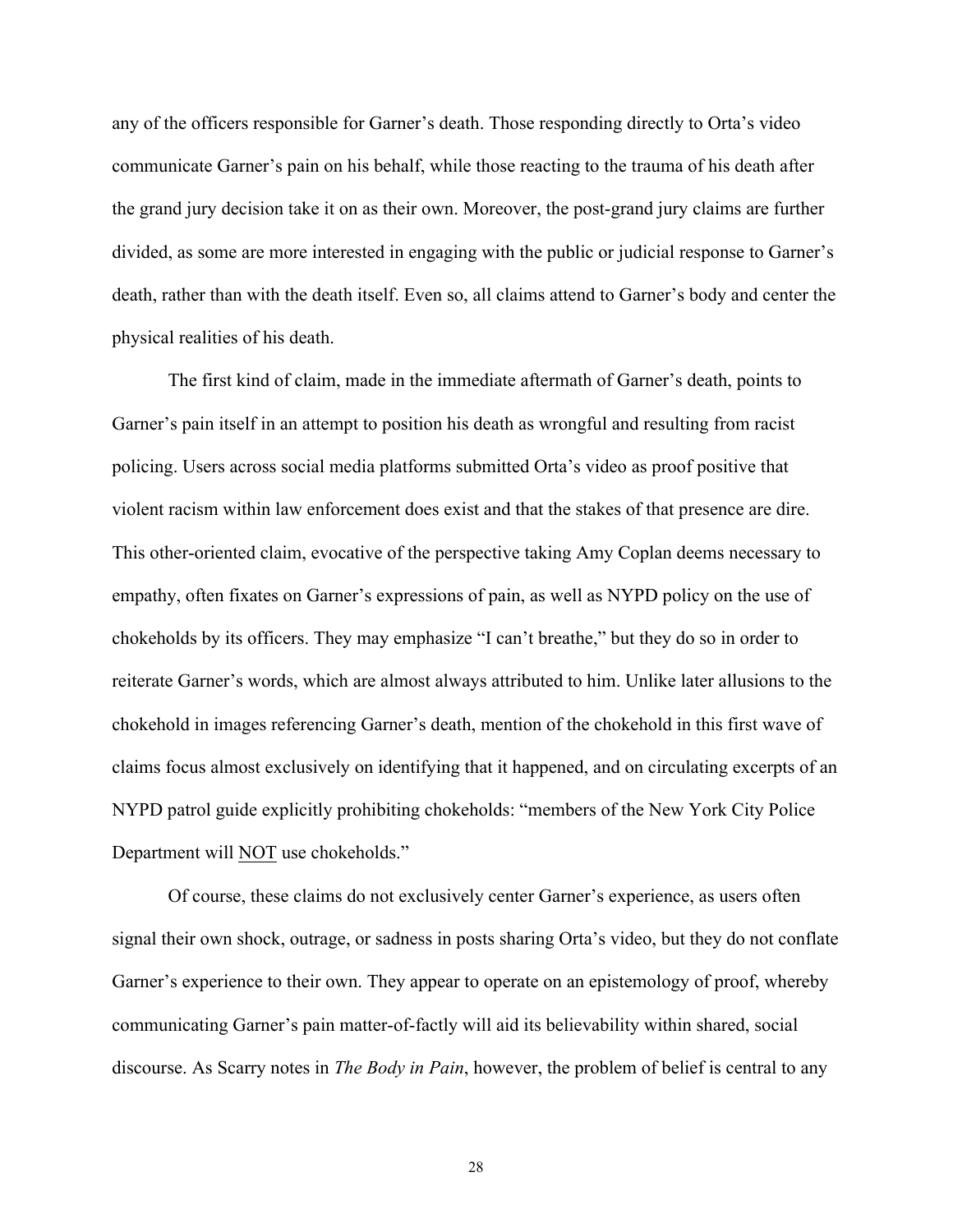utterance of pain because of the impossibility of knowing another's pain (Scarry 13). Those sharing Orta's video cannot truly know Garner's pain, and there is inherent risk that something will be lost as they try to communicate it. Perhaps this problem is why many sharing the video simply allowed the mediated Garner to speak for himself. However, even with the straightforward claims, we know there were still breakdowns of belief at every turn of the Garner case, including Pantaleo's response to Garner himself, the inaction of the medical responders at the scene of the slaying, the lack of indictment for the officers involved (despite video "evidence"), and the absence of unambiguous public outrage on behalf of Garner.

Later claims regarding the Orta video explicitly react to the judicial response to Garner's death, though they differ in the pain that is being articulated. Instead of making a claim on Garner's behalf, these claims point to the experience of the spectator. The second type of claim, which I earlier argue requires alignment with Garner, involves the audience taking on Garner's pain as their own. This is seen in the protest images in which a mixed-race group of protesters simulate choking while chanting "I can't breathe," and in the images of basketball players warming up in T-shirts with Garner's last words.

Further, as is the case with the "we can't breathe" *Daily News* cover, these claims can (though do not always) signal a collective hurt resulting from the injustice of both Garner's death and the grand jury decision. Such claims signaling the pain of the spectator present an interesting response to Scarry's problem of tone, in which those expressing the pain of another must navigate the space between the pain's presentness and the inherent intimacy with another's body it reveals: "tact and immediacy ordinarily work against one another; thus the difficulty of sustaining either tone is compounded by the necessity of sustaining both simultaneously" (Scarry 9). Rather than negotiate the amount of tact required to communicate Garner's pain without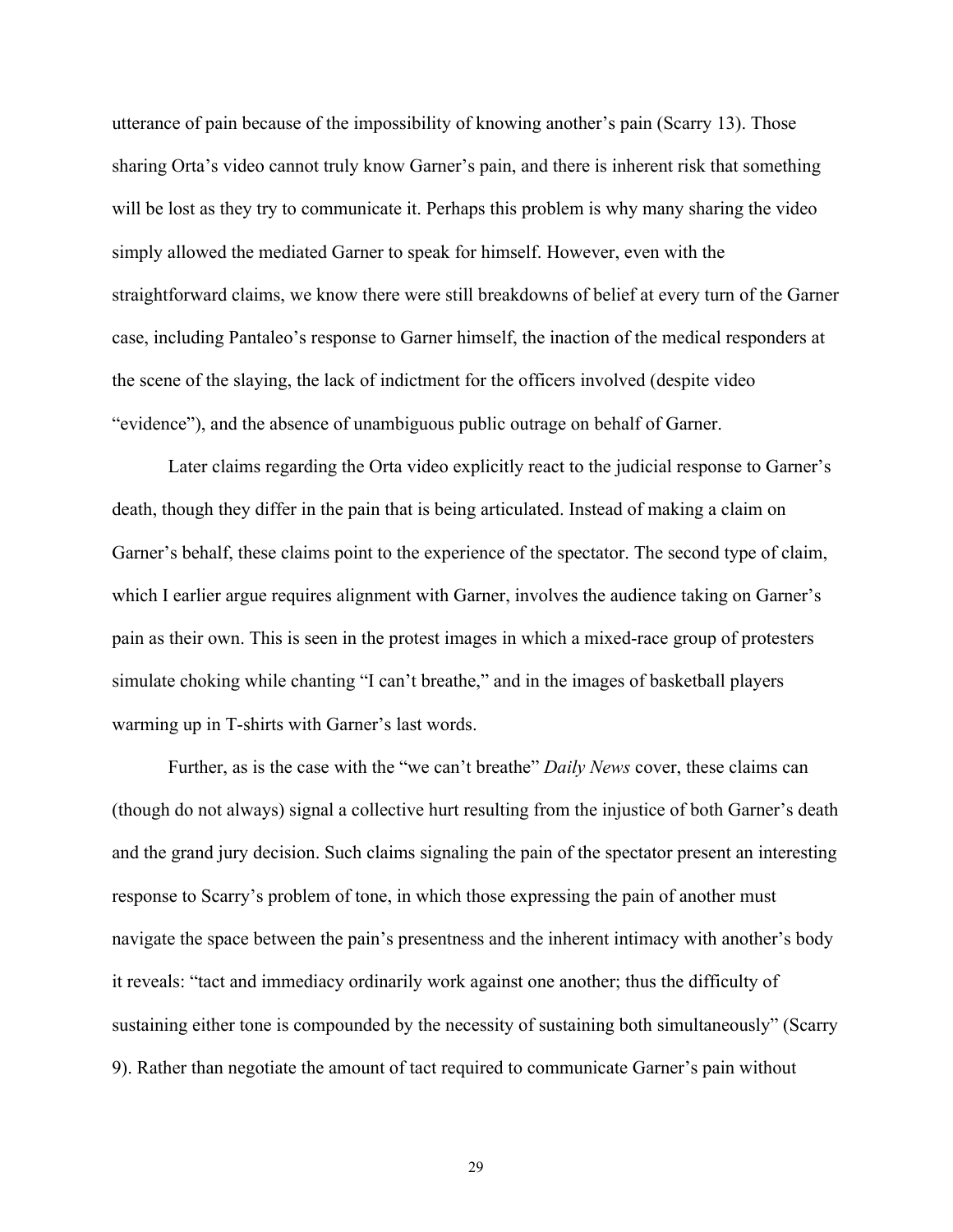becoming exploitative, viewers signal their *own* pain as those aligned with Garner. For example, protesters who covered their mouths with text of Garner's last words often appeared to use Garner's words to signal their own pain. Frequent use of "#icantbreathe" to accompany tweets expressing outrage or sadness either at Garner's death or at the grand jury decision support this claim that some employed Garner's expression of pain to point to their own. This allows those who did not experience the trauma of Garner's death first-hand (as witnesses) to participate in it.

Other claims responding to the grand jury decision not to indict Pantaleo move away from communicating individual pain entirely, choosing instead to articulate a threat to collective national identity. The final variety of claim is explicitly a reaction to the judicial response to Garner's death, rather than the trauma of the death itself. The Lady Justice cartoon mentioned above (and other Lady Justice cartoons of the same ilk) is an excellent example of this because, rather than framing the pain in terms of individuals, Bramhall uses an avatar for the national value being threatened. It is structurally similar to other explicit appeals to collective identity (such as the *Daily News* cover of the issue containing Bramhall's cartoon). This claim still attends to Garner's body and last words, as the harm befalling Lady Justice is that she is suffocating, but it moves the place of alignment from an individual person or event to the collective.

Such a shift to centering the experience of the spectator in remediated images of Garner's death presents a number of ethical questions applicable far beyond this specific case, such as who can claim the pain of others? At first blush, it appears obviously problematic for witnesses to make claims to Garner's pain. After all, regardless of how much one connects with the threat of the racist violence Garner faced, Garner's experience is not theirs; they are, unlike Garner, still alive to make these claims. Perhaps, however, it is this very fact of aliveness that makes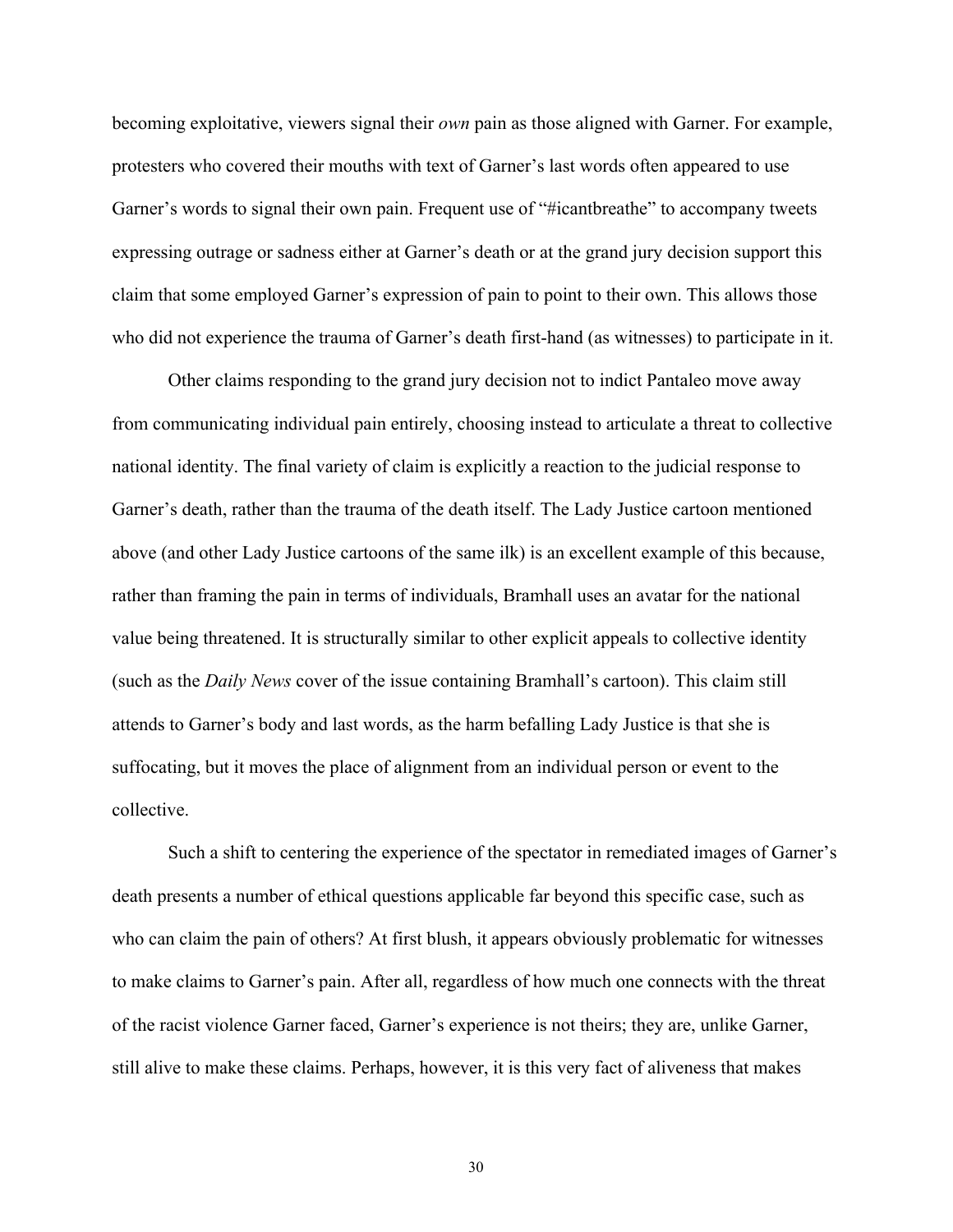these claims so essential. Referring to Rodney King's moral authority resulting from his highly publicized suffering at the hands of police, Linda Williams posits "only the beaten Black man not the city's Black mayor . . . had the kind of moral authority to make this plea [for an end to rioting] effective" (Williams 253). If King's moral authority was conferred by his suffering, so too would Garner's. However, unlike King, Garner himself cannot be an authority because he died. Perhaps, then, it is Garner's words themselves that take on the moral authority. Therefore, those claiming his final words and suffering appear to be taking on his authoritative role within social discourse regarding police violence. The images of his suffering lend credibility to claims being made on his behalf.

Even so, how those claims are made (and by whom they are made) matters. Garner's moral authority cannot transfer to just anyone. Individuals without the same risk of police brutality cannot make legitimate claims to the pain or fear expressed by those closely aligned with Garner because they do not understand the context of his pain. However, this does not make all responses to Garner's death by cultural surrogates illegitimate or in poor taste. The white people at the die-in at Grand Central can perform allusions to Garner's physical pain in an act of group solidarity, but the white woman standing alone with "I can't breathe" duct taped to her mouth seems (to me) to have moved into the realm of the inappropriate because she is performatively aligning her body with Garner's pain even though her body is not villainized, maginalized, or minoritized the way Garner's was (see Appendix A, 5). Responses to the grand jury decision—like Bramhall's— allow those without the same claims to police violence to participate in the trauma of the failed judiciary and see it as a threat to the national collectivity. Such claims to the threatened national identity reveal the potential scope of remediated claims to trauma.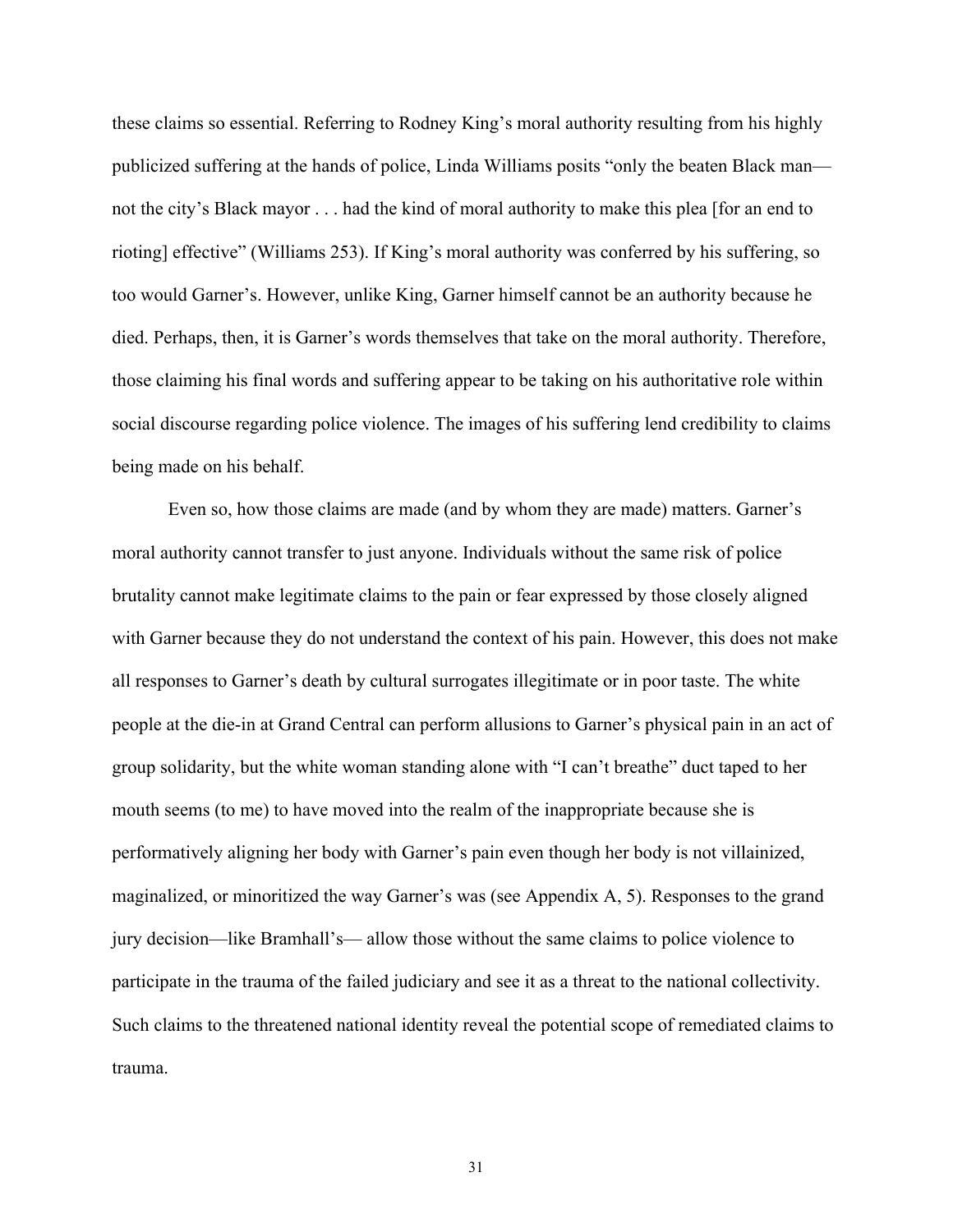Parsing through the kinds of claims to collective identity being made about Garner's death allows one to see the variety of cultural work being done to position it as a cultural trauma. While it is certainly important to be critical of the ways claims are being made, becoming too mired in questions of who is permitted to identify with Garner pulls attention away from more pressing questions about videos like Orta's. After all, the remediations discussed in this paper are often a direct response to the problem of belief—a question to which Orta's video sits in uneasy relationship. As I have stated elsewhere, lack of belief exists at the heart of the Garner case. The NYPD officers who targeted Garner did not believe him when he said he had done nothing wrong; they then did not believe him when he said he could not breathe 11 times; the audiencepublic was not unanimously convinced of state wrong doing despite the presence of Orta's bystander video; and the grand jury did not believe Daniel Pantaleo committed a crime, despite being shown footage of him pinning and choking an unarmed civilian on a city street.

Many (myself included) naively assumed that Orta's video would serve as sufficient evidence of Pantaleo's excessive force in both the court of law and public opinion. However, as Safiya Umoja Noble reminds us in her call for critical surveillance literacy, evidence must be "legitimized by the state" (Noble 149). Bystander videos cannot themselves be evidence without state approval, and—even in cases like Garner's where the bystander video became evidence there is no guarantee the court will see the evidence as sufficient.

Perhaps, then, the most important work of remediation is not how it attends to Garner's body when those charged with protecting him did not; or in how it allows claims to be made that position his death as a culural trauma. The cultural work of remediation articulates the belief that Garner's experience—and the experiences of countless other Black folks—was real and traumatic. Just as alignment is a choice, so too is belief. These remediated images, while in some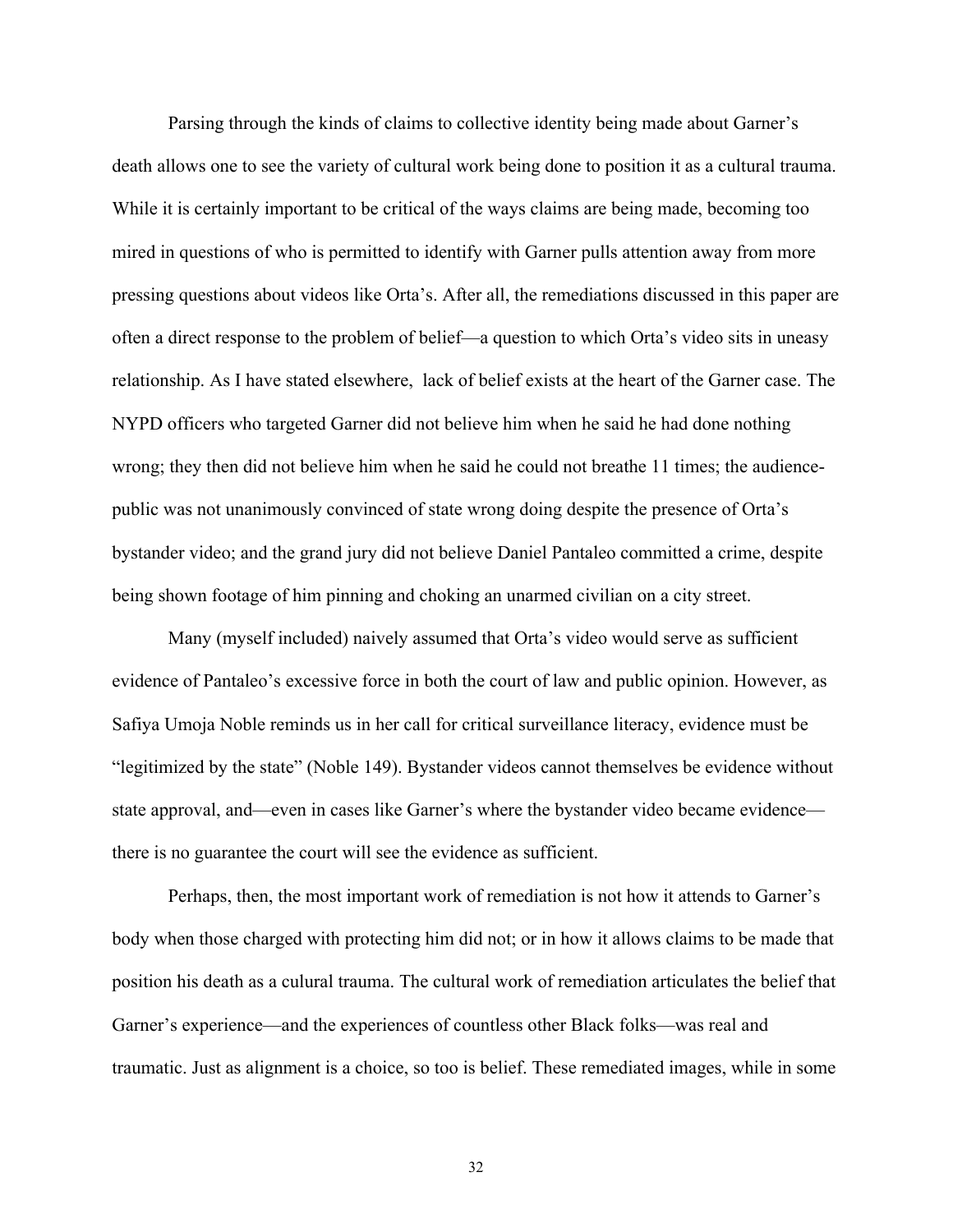cases flawed, are public displays of belief in Garner, and in Black folks who have been making claims to state-sanctioned violence for as long as this country has existed. And at a time where publicly declaring the inherent existential worth of Black life is contested terrain, this is work worth doing.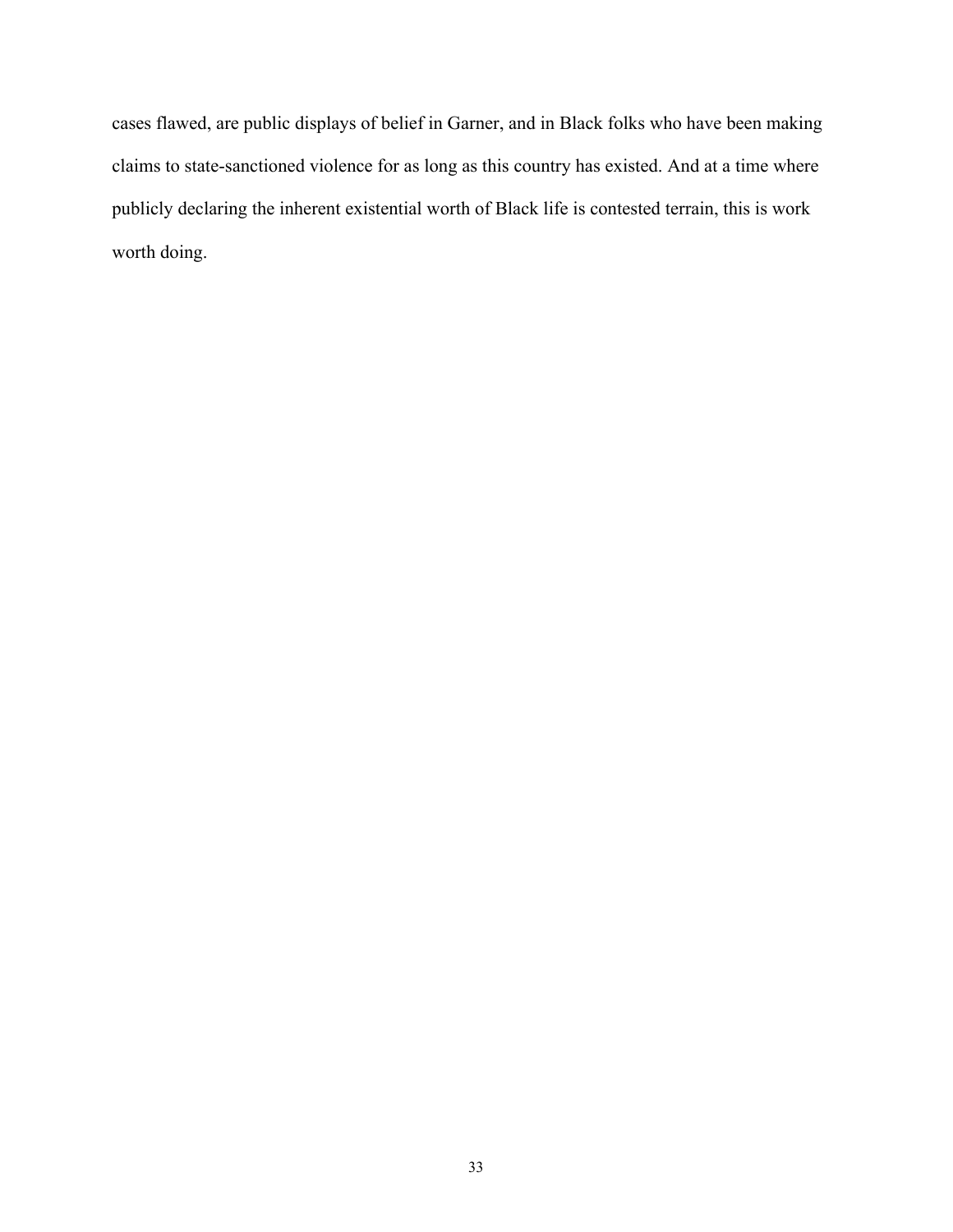#### **References**

Ahmed, Sara. *The Cultural Politics of Emotion.* Edinburgh University Press, 2004.

- Alexander, Elizabeth. "Can You Be Black and Look at This?: Reading the Rodney Kind Video(s)." *Public Culture*, vol. 7, no. 1, 1994, pp. 77-94.
- Alexander, Jeffrey C. *Trauma: A Social Theory*. Polity Press, 2010.
- Asante, Molefi Kete. *The Afrocentric Idea.* Temple University Press, 1998.
- Baker, Courtney. *Humane Insight: Looking at Images of African American Suffering and Death.* University of Illinois Press, 2015.
- Butler, Judith. *Frames of War : When Is Life Grievable?*, Verso, 2009.
- Celeste, Manoucheka. *Black Camera*, vol. 9, no. 2, 2018, pp. 110-131.
- Coplan, Amy. "Catching Characters' Emotions: Emotional Contagion Responses to Narrative Fiction Film." *Film Studies,* vol. 8, no. 3, 2006, pp. 26- 38.
- Coplan, Amy. "Understanding Empathy." *Empathy: Philosophical and Psychological Perspectives*, edited by Amy Coplan, and Peter Goldie, Oxford University Press, 2011, pp. 1-26.
- Diversi, Marcelo. "The Ever-Shifting Excuses for Demonizing Black People in America ." *Cultural Studies Critical Methodologies*, vol. 16, no. 3, 2016, pp. 245-252).
- Eyerman, Ron. *Cultural Trauma: Slavery and the Formation of African American Identity*, Cambridge University Press, 2002.
- Fanon, Frantz. "The Lived Experience of the Black Man." *Black Skin, White Masks.* Translated by Richard Philcox, Grove Press, 2008, p. 89-119.
- Fulton-Babick, Holly. "'I Can't Breathe': Eric Garner and In/Out-Group Rhetorics." *Rhetoric Review*, vol. 37, no. 4, 2018, pp. 434-446.
- Gross, Elizabeth. "The Body of Signification." *Abjection, Melancholia, and Love,* edited by John Fletcher and Andrew Benjamin, Routledge, 2012.
- Hill, Marc Lamont. "Thank You, Black Twitter": State Violence, Digital Counterpublics, and Pedagogies of Resistance." *Urban Education*, vol. 53, no. 2, 01 Feb. 2018, pp. 286-302.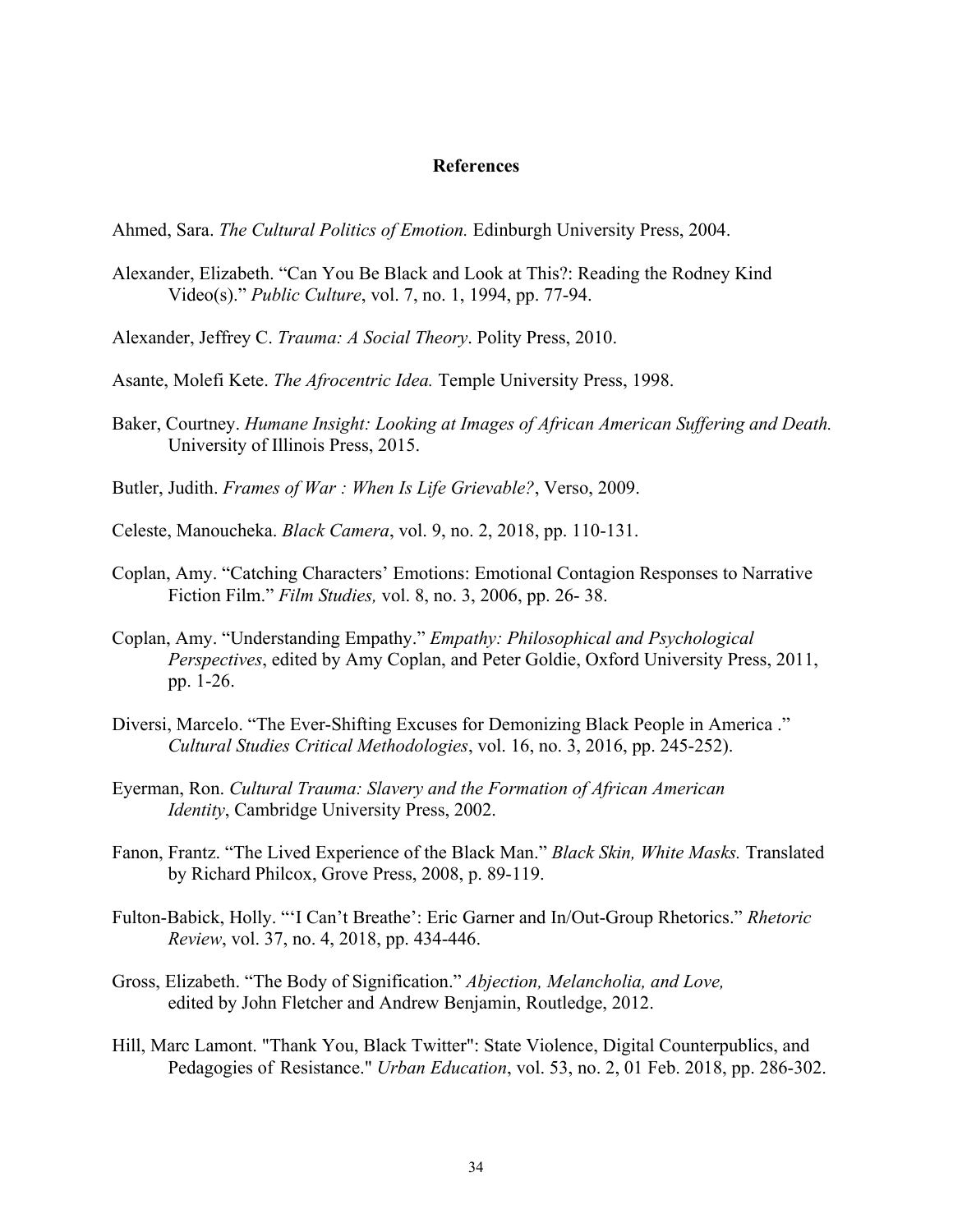- Ince, Jelani, et al. "The Social Media Response to Black Lives Matter: How Twitter Users Interact with Black Lives Matter through Hashtag Use." *Ethnic & Racial Studies*, vol. 40, no. 11, Sept. 2017, pp. 1814-1830.
- Jackson, Roni. "If They Gunned Me Down and Criming While White: An Examination of Twitter Campaigns Through the Lens of Citizens' Media." *Cultural Studies Critical Methodologies*, vol. 16, no. 3, 2016, pp. 313-319.
- Kendrick, James. *Film Violence: History, Ideology, Genre*. Wallflower Press, 2009.
- Kristeva, Julia. *Revolution in Poetic Language*. Columbia University Press, 1984.
- KXNG Crooked. *I Can't Breathe.* Crime City Films, 12 Jan. 2015, *YouTube*, https://www.youtube.com/watch?v=l0LYZyfaGnc.
- Malkowski, Jennifer. Dying in Full Detail. Duke University Press, 2017.
- McCluhan, Marshall. "The Medium is the Message." *Understanding Media: The Extensions of Man*, The MIT Press, 1964, p. 1-11.
- Metz, Christian. "Identification, Mirror." *The Imaginary Signifier.* Translated by Celia Britton, Annwyl Williams, Ben Brewster, and Alfred Guzzetti, Indiana University Press, 1982, p. 42-57.
- Metz, Christian. "The Passion for Perceiving." *The Imaginary Signifier.* Translated by Celia Britton, Annwyl Williams, Ben Brewster, and Alfred Guzzetti, Indiana University Press, 1982, p. 58-68.
- Mukherjee, Roopali. "Bio-Work in the Blacking Factory: Police Videos and the Ethics of Seeing and Being Seen." *Black Camera*, vol. 9, no. 2, 2018, pp. 132-146.
- Mulvey, Laura. "Visual Pleasure and Narrative Cinema." *Film Theory and Criticism : Introductory Readings*. Eds. Leo Braudy and Marshall Cohen, Oxford UP, 1999, p.833-44.
- Noble, Safiya Umoja. "Critical Surveillance Literacy in Social Media: Interrogating Black Death and Dying Online." *Black Camera*, vol. 9, no. 2, 2018, pp. 146-160.
- Orta, Ramsey. "GRAPHIC WARNING: Two cops pulled off streets, Staten Island DA looking into death of dad of six after NYPD cop put him in chokehold during sidewalk takedown — EXCLUSIVE VIDEO." *New York Daily News,* 19 July 2014, https://www.nydailynews.com/new-york/nyc-crime/staten-island-da-man-death-nypdchokehold-article-1.1871946.
- Plantinga, Carl and Greg M. Smith, editors. *Passionate Views: Film, Cognition, and Emotion.* Johns Hopkins university Press, 1999*.*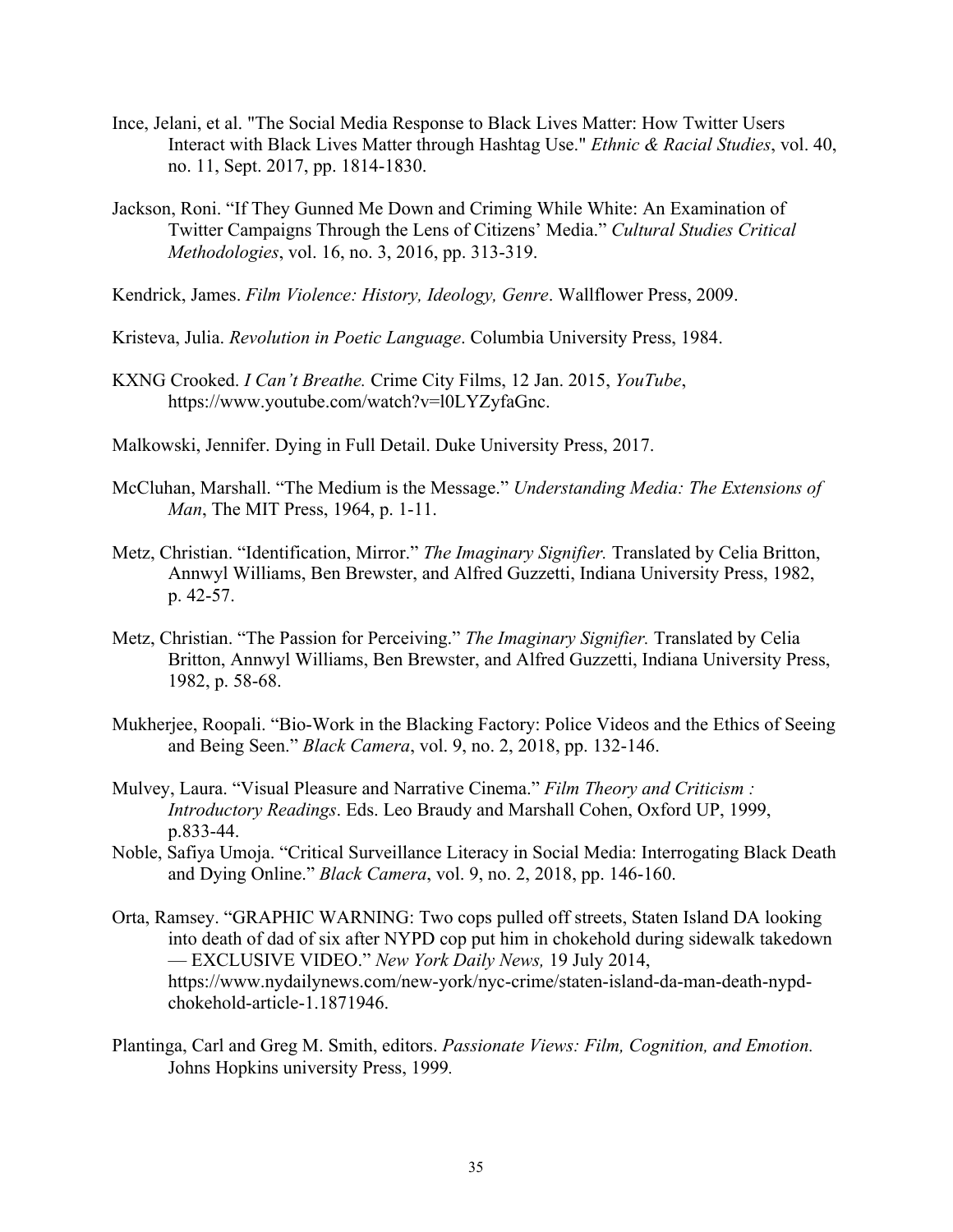- Reich, Elizabeth and Scott C. Richmond. "Introduction: Cinematic Identifications." *Film Criticism*, vol. 39, no. 2, Winter 2014-2015, pp. 3-24.
- Richmond, Scott C. "Introduction." *Cinema's Bodily Illusions: Flying, Floating, and Hallucinating,* University of Minnesota Press, 2016, p. 2-24.
- Richmond, Scott C. "The Exorbitant Lightness of Bodies, or How to Look at Superheroes: Ilinx, Identification, and Spider-Man." *Discourse*, vol. 34, no. 2012, pp. 113-144.
- Rust, Amy. *Passionate Detachments.* State University of New York Press, 2017.
- Scarry, Elaine. *The Body in Pain*. Oxford University Press, 1985.
- Scott, Ellen C. "Introduction: Black Images Matter." *Black Camera*, vol. 9, no. 2, 2018, pp. 76-81.
- Sedgewick, Eve Kosofsky and Adam Frank, editors. *Shame and its Sisters: A Silvan Tomkins Reader*. Duke University Press, 1995.
- Sontag, Susan. "Looking at War." The New Yorker, 9 Dec. 2002, newyorker.com/magazine/2002/12/09/looking-at-war. Accessed 26 Oct. 2017
- Williams, Linda. *Playing the Race Card: Melodramas of Black and White from Uncle Tom to O. J. Simpson*. Princeton University Press, 2001.